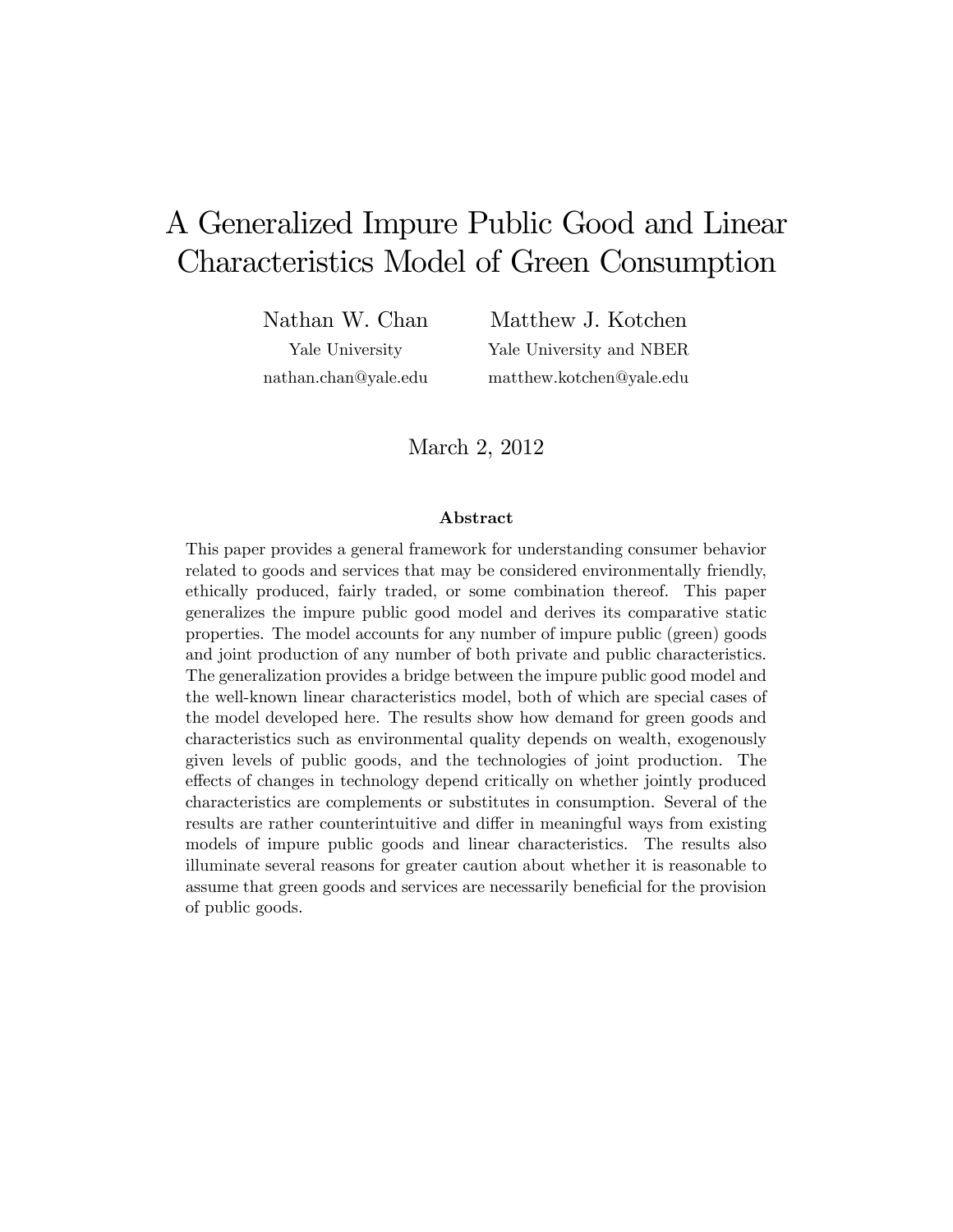# 1 Introduction

Consumers have grown increasingly concerned about both private and public dimensions of the goods and services that they buy. The trend is clearly evident in the emergence and growth of markets for goods that are environmentally friendly, ethically produced, and fairly traded. This paper considers how goods based on joint production of private and public characteristics pose new questions for microeconomic theory and the understanding of privately provided public goods. We develop and analyze a model that illuminates the increasing number of trade-offs that consumers face among price, product efficacy, and public characteristics consistent with environmental and social concerns. In doing so, the paper generalizes the impure public good model and derives its comparative static properties, many of which are directly related to the public impacts of environmentally and socially conscious consumption. The generalization also provides a bridge between the impure public good model and the well-known linear characteristics model (Lancaster 1971; Gorman 1980), both of which are special cases of the model developed here.

The basic impure public good model was first developed by Cornes and Sandler (1984, 1994, 1996). Consumers are assumed to obtain utility from a private characteristic and a public characteristic, both of which can be obtained jointly and exclusively from an impure public good. The focus of the model is then on comparative static analysis of demand for the impure public good and thereby characteristics. The applicability of the model for understanding environmentally friendly and socially responsible consumption has been noted by Kotchen (2005, 2006), who also extends the model to allow substitutes for the impure public good; that is, the extension accounts for the way that jointly produced characteristics of the impure public good may be available separately as well. For example, with availability of shade-grown coffee, which is based on joint production of coffee and rainforest conservation, consumers generally have additional opportunities to purchase conventional coffee, make donations for rainforest conservation, or both.

A limitation of all the existing impure public good models, however, is that they consider only a single impure public good that generates one private and one public characteristic. But the real choice setting that consumers face is typically more expansive. There often exist multiple impure public goods providing different quantities of multiple private and public characteristics. Consider the example of organic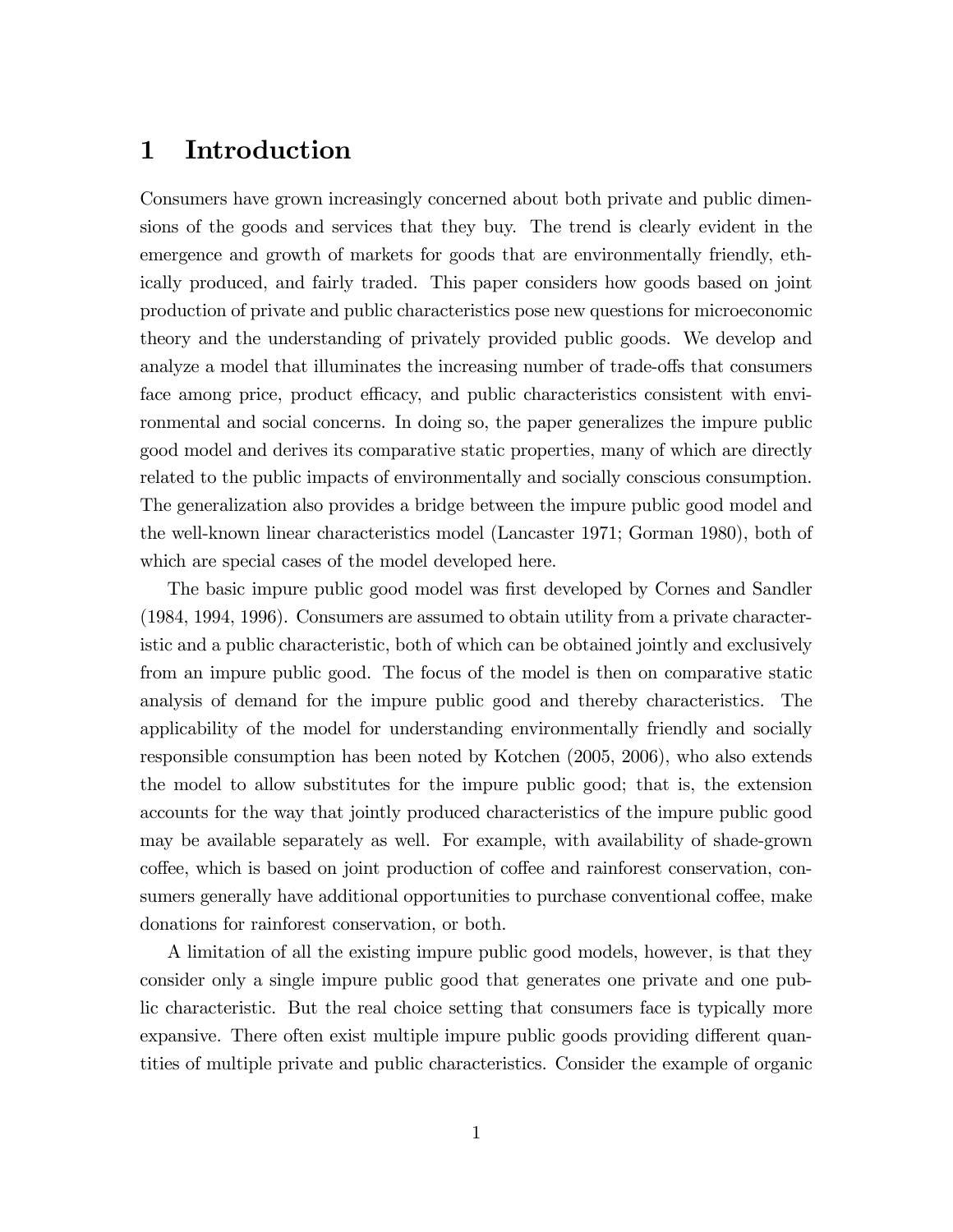foods, with the provision of health and taste (private characteristics), along with fewer polluting inputs and possibly greater support of local farming communities (public characteristics). Of course, different brands of organic foods are also available, and they each provide different quantities of the private and public characteristics. Similar features can be used to describe markets ranging from household cleaning products to energy efficient appliances. In many cases, heterogeneity among options comes not only from products themselves, but also from multiple certification standards, with one example being lumber that is certified by either the Forest Stewardship Council or the Sustainable Forestry Initiative.

This paper contributes to the literature with a general framework of environmentally and socially conscious consumption that accounts for any number of impure goods and any number of associated characteristics. Building from a basic model with one impure public good and two characteristics, we expand the setup to include two impure public goods in one case and three characteristics in another. These cases are used to build intuition and highlight results before developing the general model. Beyond providing insight into the comparative statics of "green" goods in particular and impure public goods in general, we are not aware of any other paper that derives comparative static results for the linear characteristics model with such generality. While we return to general applicability of our analysis in the concluding section, we focus throughout the paper on application of the model and results to various green goods and different dimensions of environmental quality.

The analysis yields several new results, some of which we highlight at the outset. First, our simplification of the basic framework reveals that improving the technology of a green good can, quite counterintuitively, decrease demand for the good itself. While previous studies have recognized that improvements in a green good's technology can decrease demand for environmental quality (Kotchen 2005, 2006), the direct implications on demand for the green good itself have not been properly analyzed. Second, when considering how technology changes to a green good affect consumer behavior, it is critical to know which green good is changing, as the results depend on the comparative advantages of goods and can have qualitatively different signs. In particular, the model illuminates how changes in technology are fundamental for understanding changes in demand for green goods, but knowing which good's technology is changing is more fundamental for understanding changes in demand for environmental quality. Third, previous models have found that gross complement conditions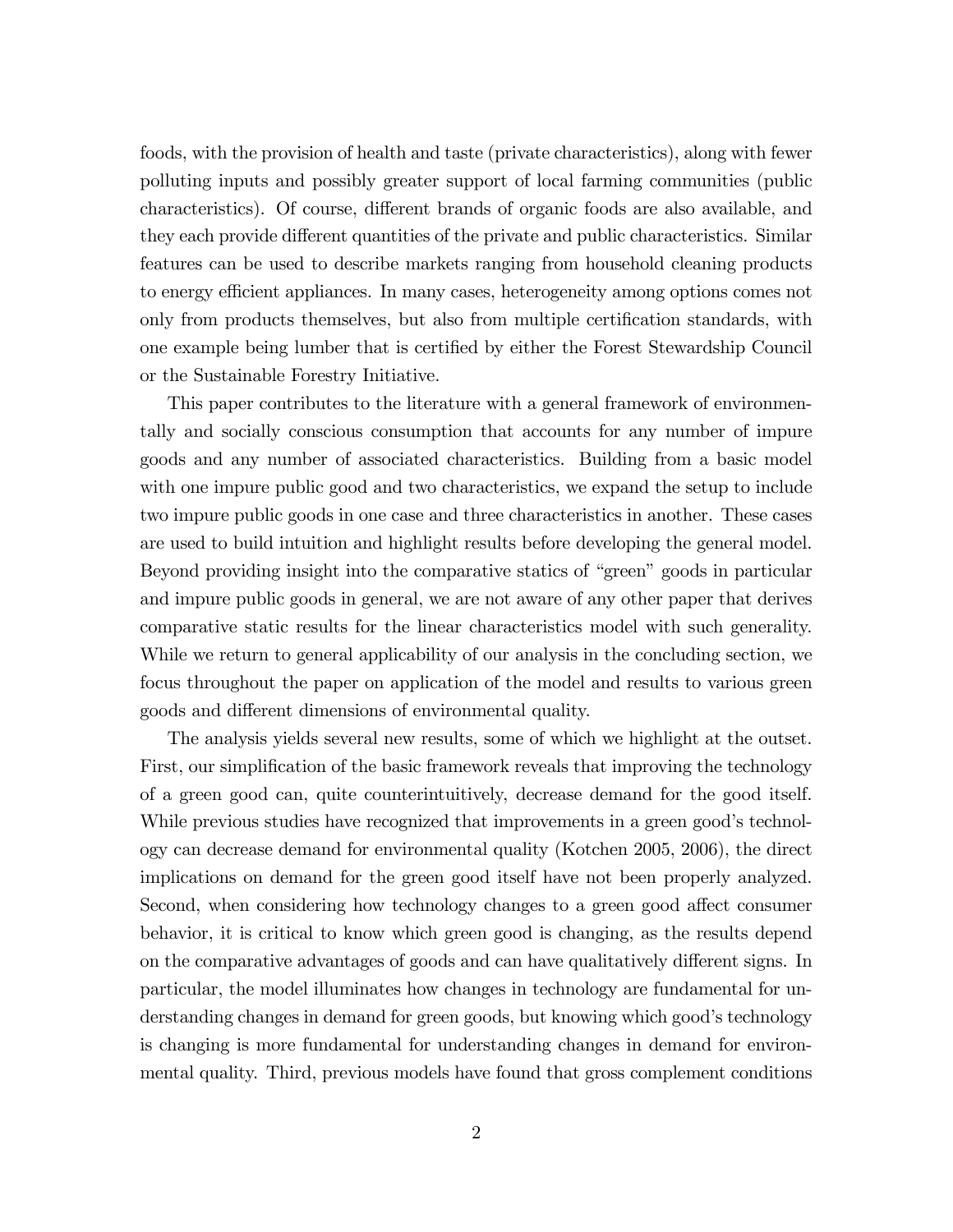among characteristics are sufficient to ensure that technology improvements increase demand for environmental quality, but as we will show, the result no longer holds in a more general setting. This Önding, among others, provides reason for greater caution about whether it is reasonable to assume that green goods and services are necessarily good for the environment.

### 2 Basic model

We begin with the basic setup in Kotchen (2006) but applied in the context of a representative consumer. The consumer derives utility from characteristics of goods rather than from goods themselves. Preferences are represented by a strictly increasing, strictly quasi-concave, and twice differentiable utility function  $U(X,Y)$ , where X is a private characteristic and  $Y$  is a public characteristic in the sense that it is both nonrival and non-excludable. Continuing with the example of organically grown food, we can think of  $X$  as nutrition and  $Y$  as a reduction in pollution, perhaps from avoiding the use of pesticides. The consumer is endowed with exogenous wealth  $w > 0$ .

There are three market goods that generate characteristics. A conventional good c generates  $X$ , a direct donation d generates  $Y$ , and a green good g generates  $X$  and Y jointly. These goods can represent, respectively, conventionally grown food, direct donations to reduce pollution, and organically grown food. The units of  $c, d$ , and  $g$ are chosen such that all prices are normalized to unity.<sup>1</sup> The units of X and Y are chosen such that one unit of  $c$  generates one unit of  $X$ , and one unit of  $d$  generates one unit of Y. Let  $\alpha, \beta > 0$  characterize the green good technology such that one unit of g generates  $\alpha$  units of X and  $\beta$  units of Y.

The consumer's utility maximization problem can be written as

$$
\max_{c,d,g} U(X,Y) \text{ subject to}
$$
  

$$
X = c + \alpha g, \ Y = d + \beta g + \widetilde{Y} \text{ and } c + d + g = w,
$$
 (1)

where  $\tilde{Y}$  represents the exogenously provided level of the public good that the consumer enjoys. In the special case where  $\alpha + \beta = 1$ , the solution to (1) is not unique

<sup>&</sup>lt;sup>1</sup>It is straightforward to expand the model to account for non-normalized prices. We make the simplifying assumption throughout the paper only to reduce notation and focus on the results of interest.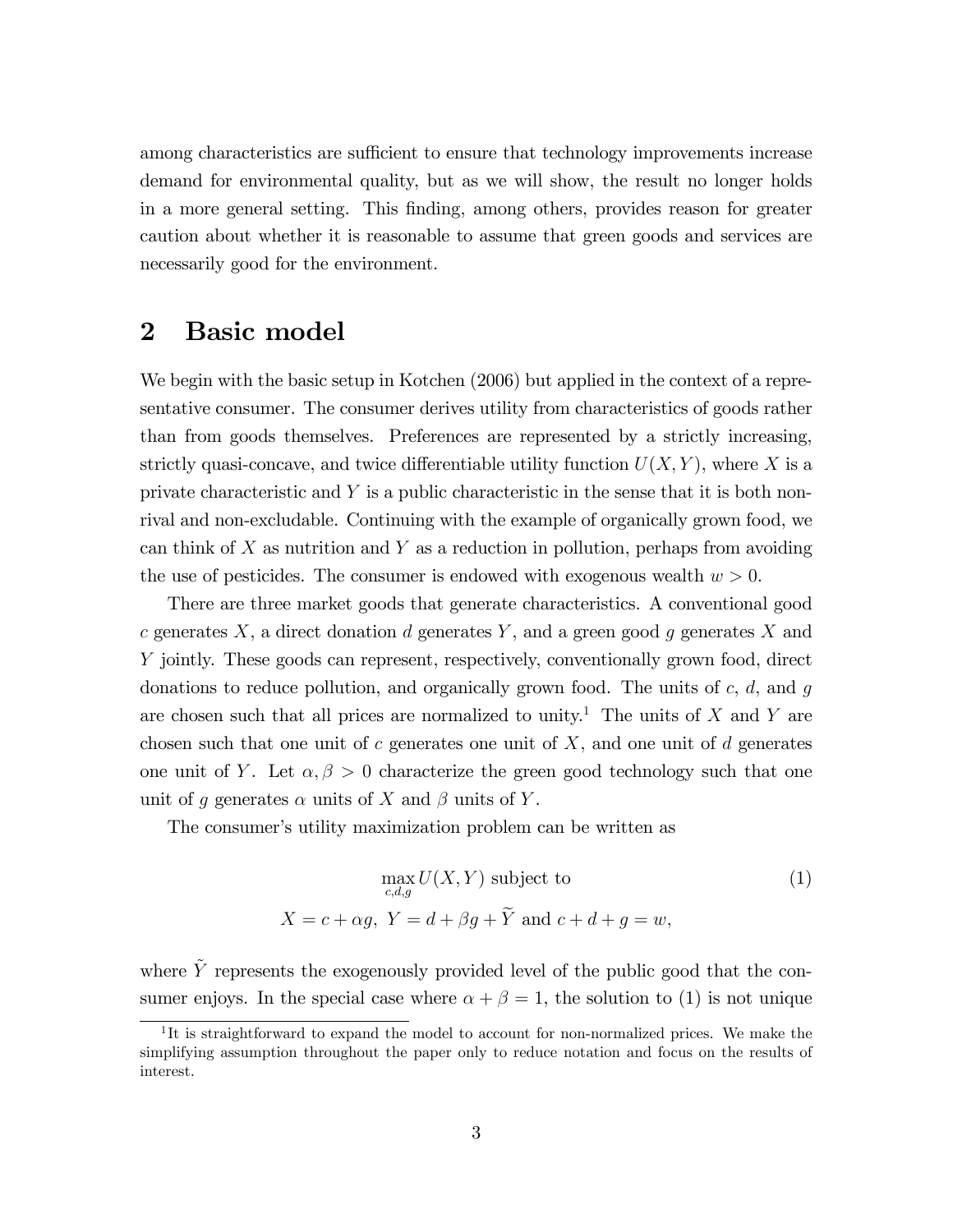with respect to the choice of goods, though it is unique with respect to characteristics. The reason is that, in this special case, any bundle of  $X, Y > 0$  can be obtained at the same cost by an infinite number of  $c, d, g$  combinations. Moreover, it is straightforward to verify that if  $\alpha + \beta < 1$ , the consumer will never purchase g; and if  $\alpha + \beta > 1$ , the consumer will never choose both  $c, d > 0$ . To focus on the interesting case, therefore, we assume hereafter that  $\alpha + \beta > 1$ , which implies that all goods are viable.

It is useful to rewrite the utility maximization problem with choices over characteristics rather than goods:

$$
\max_{X,Y} U(X,Y) \text{ subject to } Y \ge \tilde{Y},
$$
\n
$$
\frac{1-\beta}{\alpha}X + Y \le w + \tilde{Y} \text{ and } X + \frac{1-\alpha}{\beta}Y \le w + \frac{1-\alpha}{\beta}\tilde{Y}.
$$
\n(2)

Figure 1 illustrates the budget frontier that includes two linear facets, with the numbered cases corresponding to the order of the budget constraints in (2). The unique solution to (2) can be expressed as the choice of characteristics as a function of the exogenous parameters:  $X^*(\Theta)$  and  $Y^*(\Theta)$ , where  $\Theta = (\alpha, \beta, w, \tilde{Y})$ . To simplify subsequent analysis and keep focus on the primary results of interest, we assume throughout the paper an interior solution, that is, a solution not at a kink or corner of the budget frontier.

At any given solution, it facilitates economic intuition to write the optimal choices of characteristics as implicit demand functions of the form

$$
X^*(p_X^*(\Theta), p_Y^*(\Theta), W^*(\Theta))
$$
 and  $Y^*(p_X^*(\Theta), p_Y^*(\Theta), W^*(\Theta)),$ 

where the notation implies that  $p_X$  and  $p_Y$  represent the implicit prices on the facet of the budget frontier containing the optimal solution, and W represents full income, which accounts for the individual's endowment and the value of public-good spillins. In particular, the different possibilities for  $(p_X, p_Y, W)$  with maximization problem (2), which can be seen from the budget constraints, are  $(\frac{1-\beta}{\alpha}, 1, w + \tilde{Y})$  or  $(1, \frac{1-\alpha}{\beta}, w + \tilde{Y})$  $\frac{1-\alpha}{\beta}\tilde{Y}$ , depending upon which facet the solution lies.

We now consider the comparative statics of demand for characteristics. We focus on environmental quality  $Y$ , but the approach is identical (and in many cases symmetric) if one were interested in the results for  $X$ . We can also back out the com-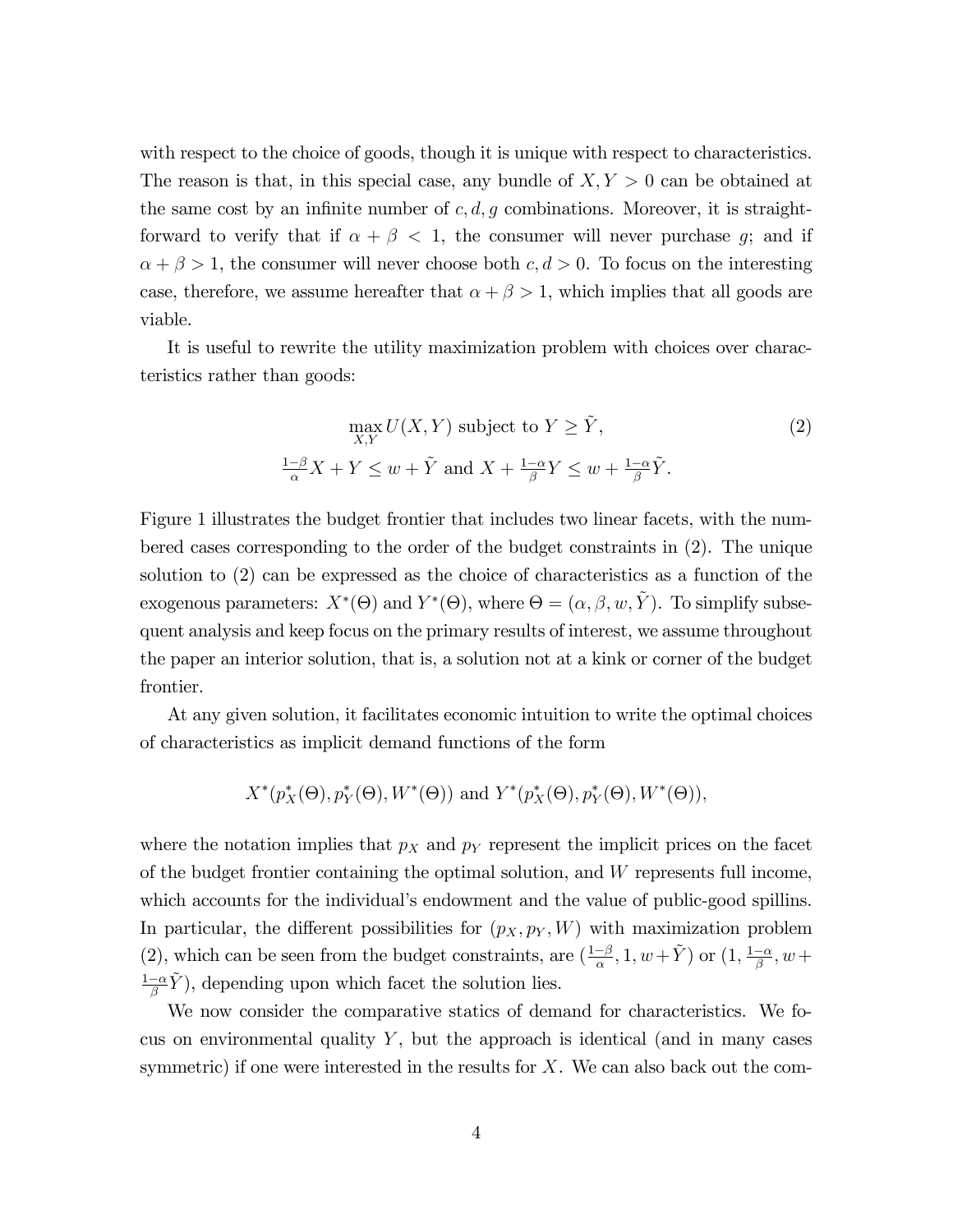

Figure 1: Budget frontier in characteristics space for the basic model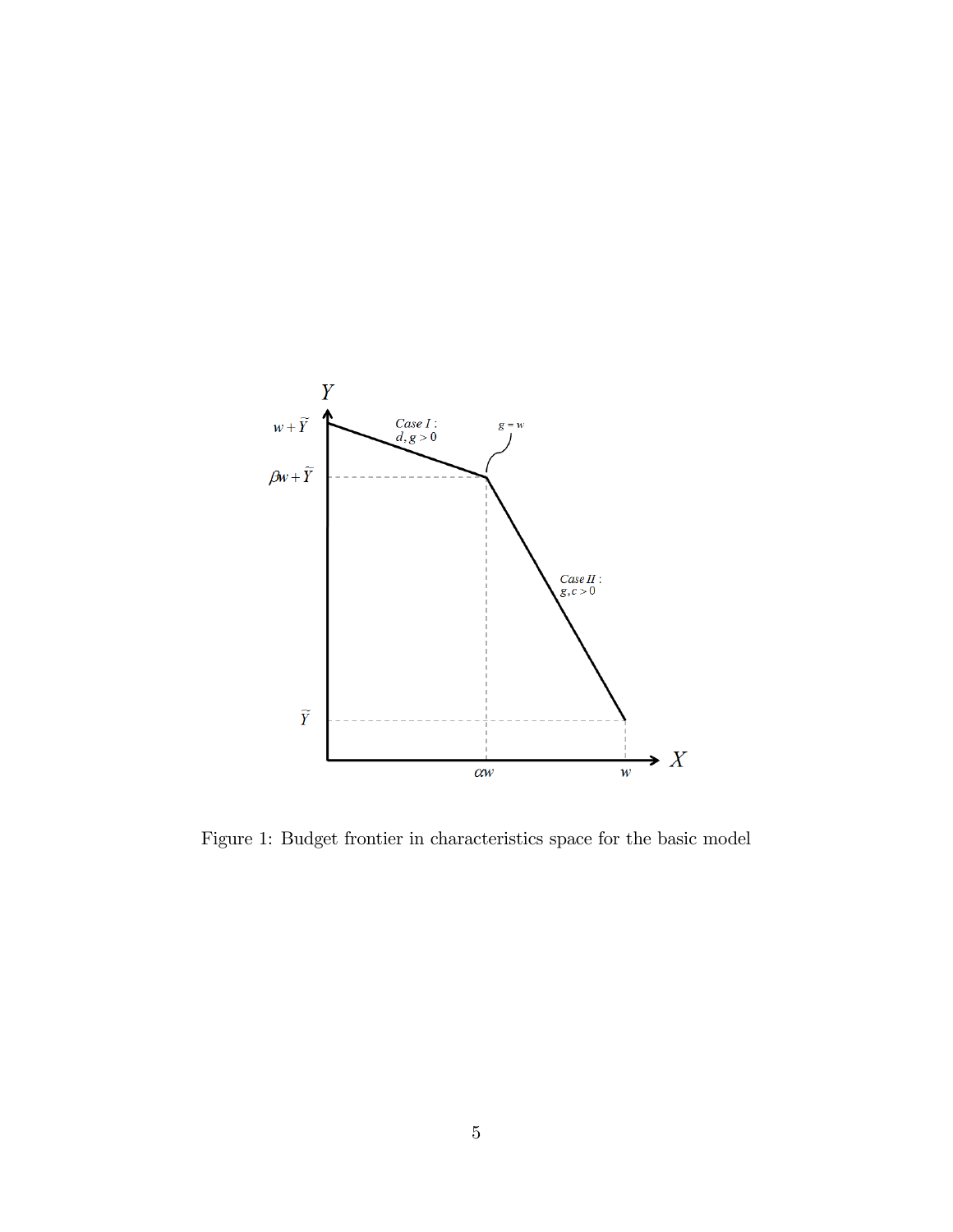parative static results for  $c, d$ , and  $g$ , though we focus on only the green good  $g$  here. Letting  $\theta$  denote any one of the exogenous parameters, differentiation of demand for the public characteristic yields

$$
Y_{\theta}^* = Y_{p_X^*}^* p_{X\theta}^* + Y_{p_Y^*}^* p_{Y\theta}^* + Y_{W^*}^* W_{\theta}^*,
$$
\n(3)

where subscripts denote partial derivatives. Now substituting in the standard Slutsky decomposition for a change in price and rearranging yields

$$
Y_{\theta}^* = (\bar{Y}_{p_X^*} - X^* Y_{W^*}^*) p_{X\theta}^* + (\bar{Y}_{p_Y^*} - Y^* Y_{W^*}^*) p_{Y\theta}^* + Y_{W^*}^* W_{\theta}^*,
$$
\n(4)

where the new terms  $\bar{Y}_{p_x^*}$  and  $\bar{Y}_{p_y^*}$  are compensated price responses. Expression (4) shows how changes in demand for Y can be understood in terms of familiar substitution and income effects. A change in any one of the parameters may cause a change in the implicit prices, giving rise to the substitution and full-income effects in the first two terms. The third terms captures the fact that a change in the exogenous parameters may also cause a change in full income itself.<sup>2</sup> The full set of comparative static expressions for Y given a change in each parameter on each facet of the budget frontier is listed and explained in the Appendix. It turns out that if we assume Y is normal with respect to full income, which we do throughout, an immediate result is that  $Y_{\theta}^* > 0$  for  $\theta = w, \tilde{Y}.^3$ 

The more interesting results occur with respect to changes in the technology parameters  $\alpha$  and  $\beta$ . Because these results have been discussed previously (Kotchen 2005, 2006), albeit with a slightly different setup, we illustrate the basic insights graphically, leaving formal expressions in the Appendix. Consider a technology improvement that increases  $\alpha$ ,  $\beta$ , or both. Referring back to Figure 1, this implies a shift in the budget frontier kink point to the northeast. Hence, depending on the facet containing the original solution, the effect is a decrease in the implicit price of either  $Y$  or  $X$ . For the former (case II), demand for Y will always increase; but for the latter, a decrease in the implicit price of  $X$  (case I), the sign of the change in demand for  $Y$  will depend on whether  $Y$  is a gross complement or substitute for  $X$ . The latter case gives

<sup>2</sup>Note that the structure of equations (3) and (4) would be identical if we were considering the comparative statics of demand for  $X$  rather than  $Y$ .

<sup>&</sup>lt;sup>3</sup>This assumption is not necessary for our derivation of comparative static expressions. It does, however, make clear how several of the counterintuitive results that we will show do not depend on characteristics being inferior.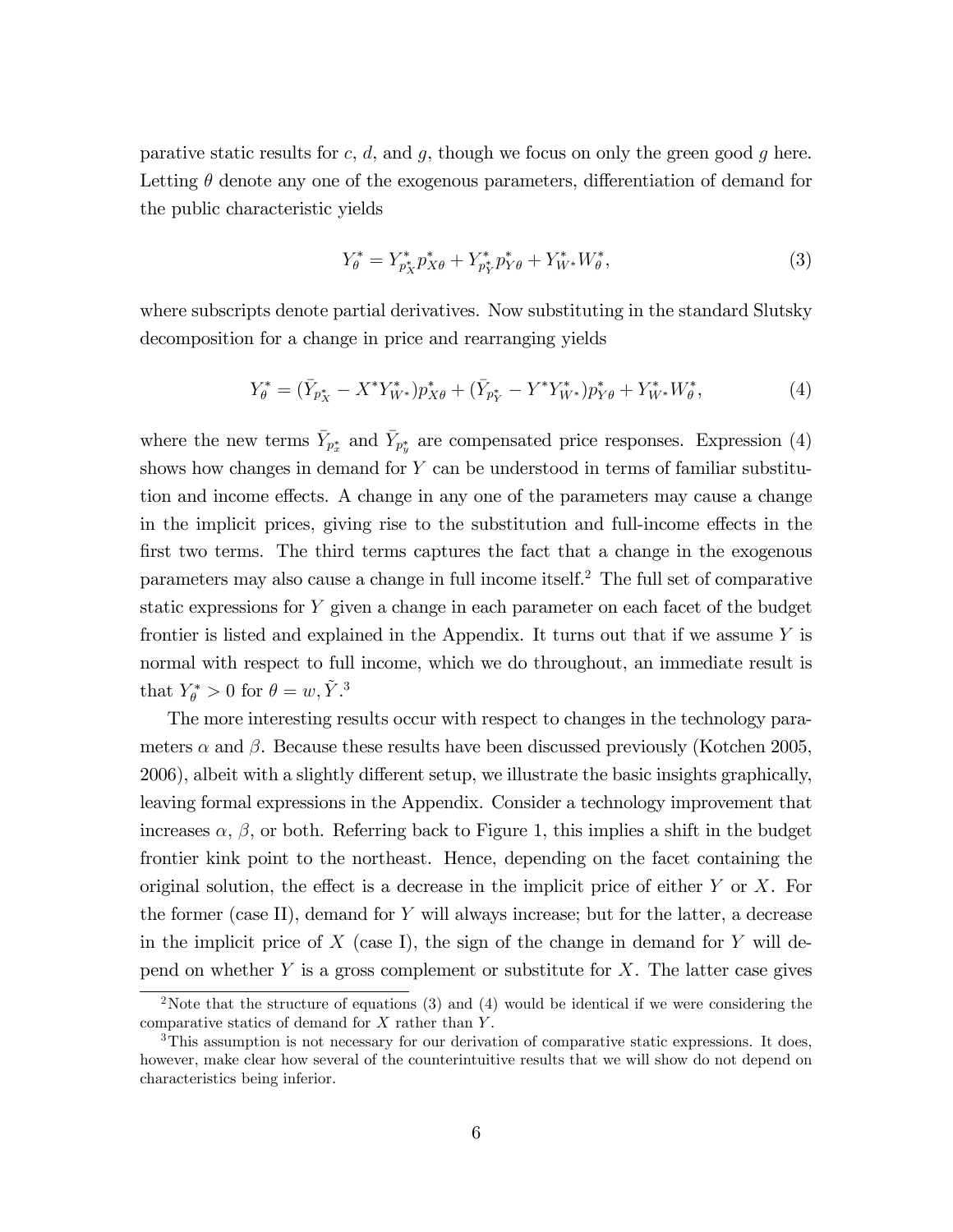rise to the counterintuitive possibility that a technology improvement for producing a characteristic, say environmental quality, can decrease demand for that characteristic. With an increase in  $\beta$ , the consumer substitutes towards more X and less Y by increasing demand for  $q$  and decreasing donations  $d$ . In the case of organic food, the logic would go as follows: an improvement in the environmental benefit of organics causes a consumer to purchase more organics and simultaneously reduce his direct donations to improve environmental quality, with the net result being a decrease in his overall contribution to improving the environment.

An even more counterintuitive result is the fact that a technology improvement for a green good can decrease demand for the good itself. Consider an initial solution on the upper facet and an increase in  $\alpha$ . It follows that if Y is a gross complement for X, then demand for  $g$  must decrease. To see this formally, note that we can substitute the budget constraint into the identity for Y to get  $Y^* (\Theta) = w - g^* (\Theta) [1 - \beta] + \tilde{Y}$ , and differentiating with respect to  $\alpha$  yields  $g_{\alpha}^* = -Y_{\alpha}^*/(1-\beta)$ , which is negative given the gross complement condition. Intuitively, the change in technology increases demand for Y along with  $X$ , and the new solution is accomplished by increasing demand for  $d$  and decreasing demand  $q$ . In the example of organics, the story is different than that above: now organic foods become more nutritious which means the consumer can purchase less while maintaining nutrition and freeing up resources to make a larger direct donation. More generally, a necessary condition for this result is that the technology improvement relates to the characteristic that would never be obtained separately on the relevant facet of the budget frontier. In the case discussed, for example,  $c = 0$  and X is obtained through g only. Importantly, the result that a technology improvement for a green good can decrease demand for the good itself corrects an error in Kotchen (2005).<sup>4</sup>

### 3 Two impure public goods

Now suppose that we extend the model to allow two green goods denoted  $g_1$  and  $g_2$ , where it continues to hold that  $0 < \alpha_k, \beta_k < 1$  and  $\alpha_k + \beta_k > 1$  for  $k = 1, 2$ . These goods can be thought of as two different brands of organic produce or perhaps brands

<sup>&</sup>lt;sup>4</sup>The summary Table 1 in Kotchen (2005) contains the error. For the case of c and q, the comparative static sign for  $\hat{g}_\beta$  should be negative (rather than positive) for the complements column; and for the d and g case, the sign  $\hat{g}_\alpha$  should be negative (rather than positive) for the complements column.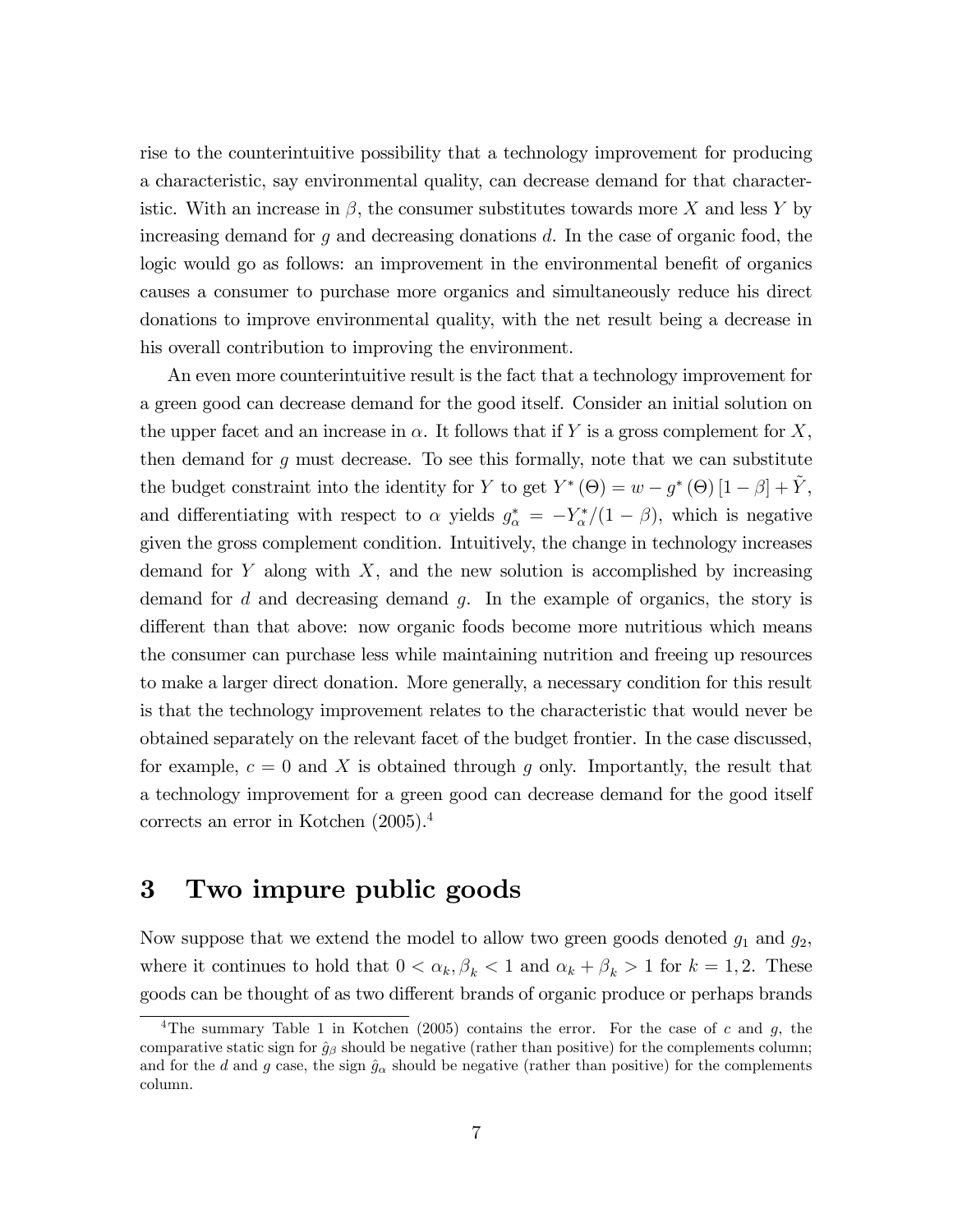that conform to two different certification standards. For simplicity let the green good from the previous section satisfy  $g = g_1$  and hence  $\alpha = \alpha_1$  and  $\beta = \beta_1$ . Without loss of generality, we assume that  $\beta_1 > \beta_2$ . This implies that  $\alpha_1 < \alpha_2$  is a necessary condition for  $g_2$  to be viable, but it is not sufficient. Referring back to Figure 1, the assumptions thus far imply that the kink where  $g_2 = w$  is to the southeast of the kink where  $g_1 = w$ . But to make  $g_2$  viable it must be the case that the new kink point lies outside the facet corresponding to case II. It is straightforward to verify that a sufficient condition is  $(1 - \alpha_2)/\beta_2 < (1 - \alpha_1)/\beta_1$ . This implies that when consuming  $g_2$  and c, the ratio of  $p_Y/p_X$  must be less than when consuming  $g_1$  and c. Similar reasoning is necessary to ensure that  $g_1$  continues to be viable, and this condition is  $\alpha_1/(1-\beta_1) < \alpha_2/(1-\beta_2)$ , which implies that when consuming  $g_1$  and d, the ratio  $p_Y / p_X$  is less than when consuming  $g_2$  and d.

The consumer's utility maximization problem is now written as

$$
\max_{c,d,g_1,g_2} U(X,Y) \text{ subject to}
$$
\n
$$
X = c + \alpha_1 g_1 + \alpha_2 g_2, \ Y = d + \beta_1 g_1 + \beta_2 g_2 + \tilde{Y} \text{ and } c + d + g_1 + g_2 \le w.
$$
\n
$$
(5)
$$

Rewriting the problem in characteristics space yields

$$
\max_{X,Y} U(X,Y) \text{ subject to } Y \ge \tilde{Y} \text{ and } p_X X + p_Y Y \le W \text{ where } \tag{6}
$$

$$
(p_X, p_Y, W) = \begin{cases} \left(\frac{1-\beta_1}{\alpha_1}, 1, w + \tilde{Y}\right),\\ \left(\frac{\beta_1-\beta_2}{\eta}, \frac{\alpha_2-\alpha_1}{\eta}, w + \frac{\alpha_2-\alpha_1}{\eta} \tilde{Y}\right),\\ \left(1, \frac{1-\alpha_2}{\beta_2}, w + \frac{1-\alpha_2}{\beta_2} \tilde{Y}\right) \end{cases} \text{ and } \eta = \beta_1 \alpha_2 - \beta_2 \alpha_1.
$$

Figure 2 illustrates the budget frontier, which has three facets (cases I, II, and III) corresponding in order with the different sets of implicit prices and full income in (6). For this problem, the implicit prices are based on the slope of the facets and are straightforward to derive. In Section 5, we describe a general method of solving for implicit prices for this version of the model and others. In parallel with the previous section, and given a solution to  $(6)$ , we can define the implicit demand function for the public characteristic as  $Y^*(p_X^*(\Theta), p_Y^*(\Theta), W^*(\Theta))$ , where the vector of exogenous parameters now includes additional terms:  $\Theta = (\alpha_1, \alpha_2, \beta_1, \beta_2, w, Y)$ .

Even with two green goods, the general expression for comparative static results is identical to equation (4) from the previous section. We again derive explicit results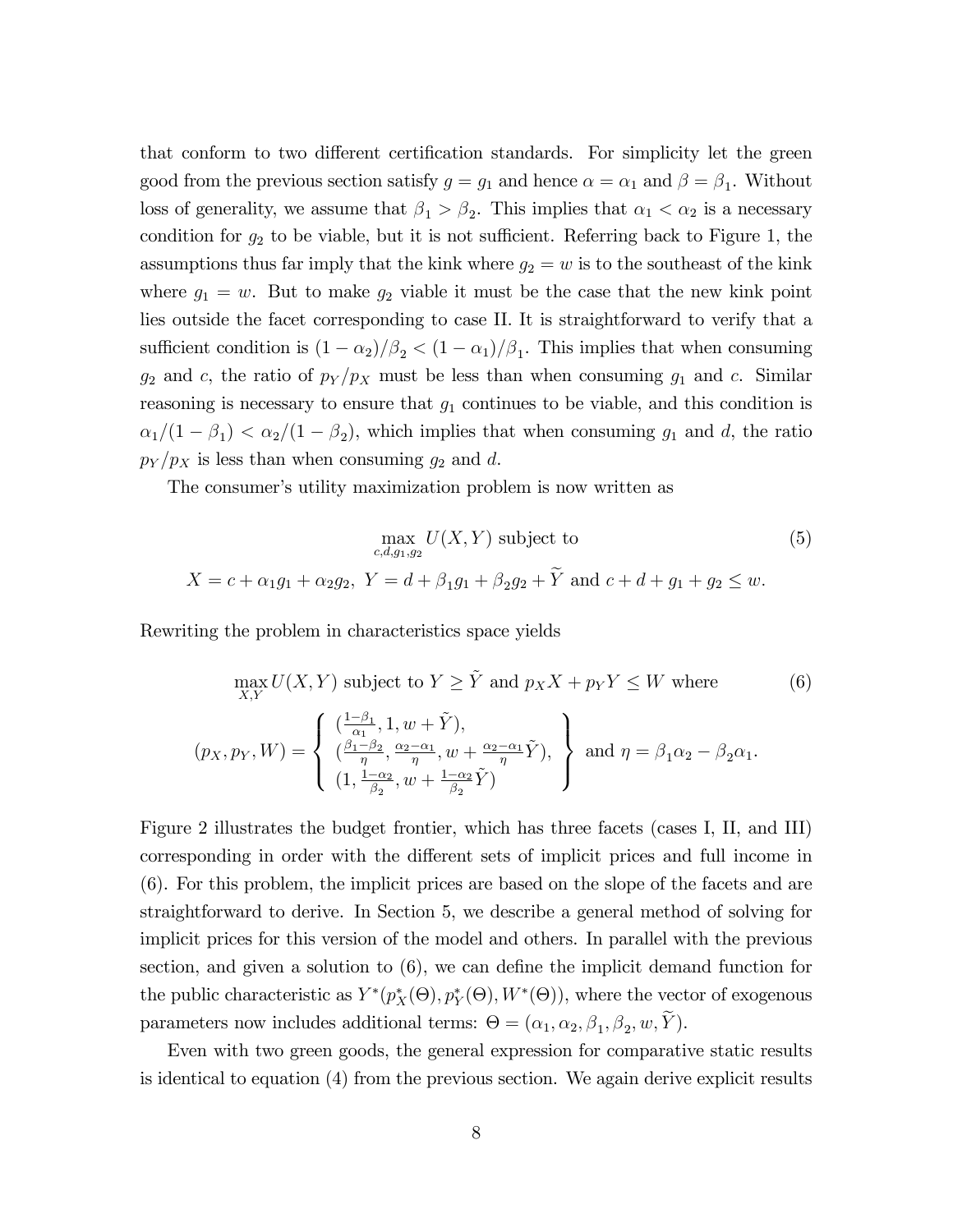

Figure 2: Budget frontier in two dimensional characteristics space with two green goods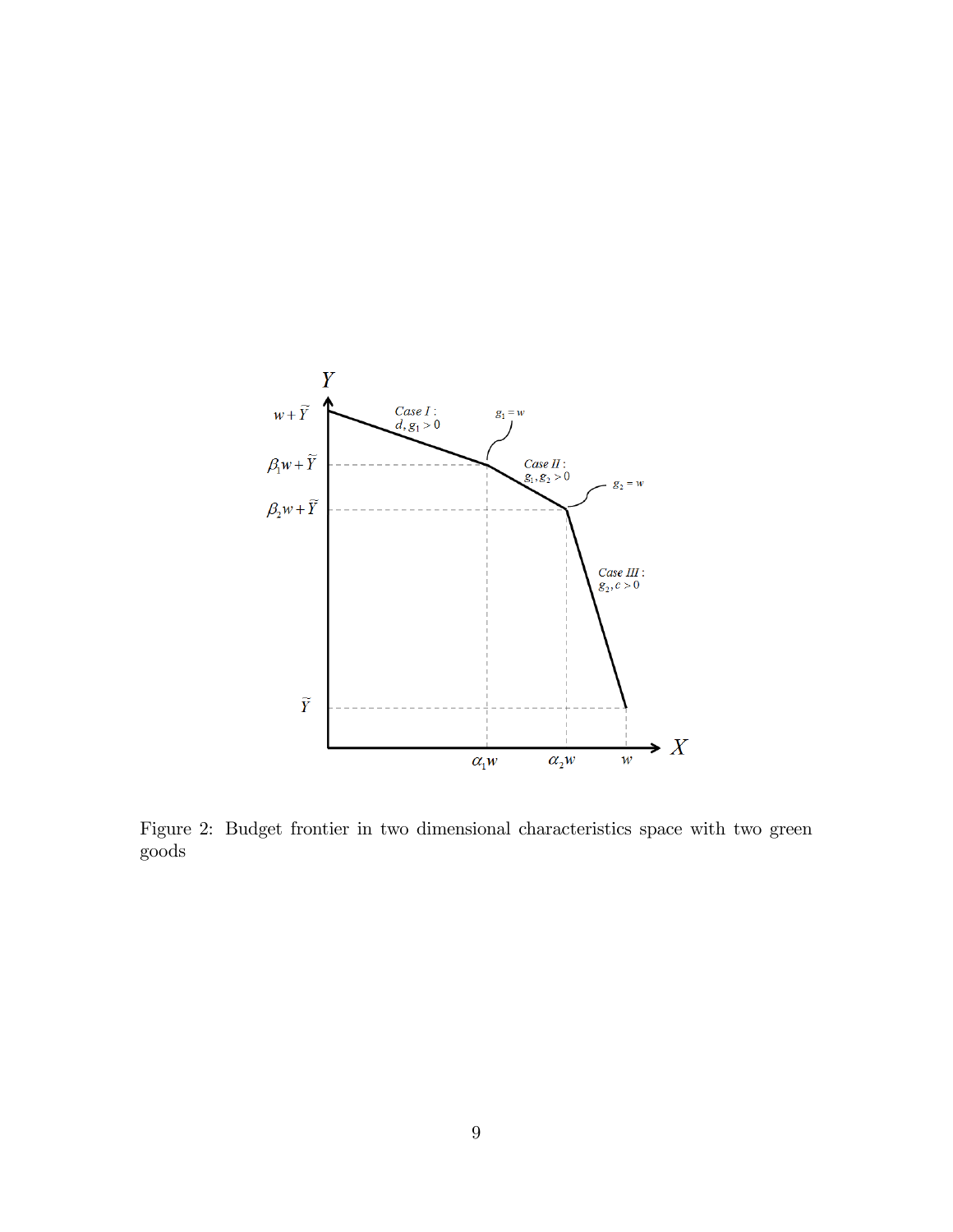for each parameter and include them in the Appendix, while here we continue to discuss the different and important results intuitively, with a focus on the technology parameters.

Some results are nearly identical to those shown previously. The upper and lower facets (cases I and III) have the same comparative static properties as the upper and lower facets from the previous section. The only difference is they apply only for changes to the corresponding green good's technology. That is, changes in  $g_1$ affect the upper facet, while changes in  $g_2$  affect the lower facet. Despite the similar structure of these results, one difference when there is more than one green good is that changing the technology of one good need not affect consumer behavior, as consumers may already have chosen a consumption bundle on a different facet. This is not possible when there is only one green good.

The middle facet, where  $g_1, g_2 > 0$ , is where the comparative statics differ most importantly, but the results can still be understood in terms of changes in the relative implicit prices. Consider first a change in the technology of  $g_1$ —the green good that has a comparative advantage in producing the public characteristic.<sup>5</sup> It follows that both  $Y_{\alpha_1}^* > 0$  and  $Y_{\beta_1}^* > 0$ , and intuition follows from the fact that a technology improvement on either  $\alpha_1$  or  $\beta_1$  shifts the upper kink point to the northeast, causing a decrease in the implicit price of Y (along with a full-income adjustment) on the middle facet. In contrast, technology improvements that increase either  $\alpha_2$  or  $\beta_2$  will decrease the implicit price of  $X$  (along with a full income adjustment) on the middle facet, and the change in demand for Y will again depend on whether it is a gross complement or substitute for X. If Y is a gross substitute for  $X$ , it follows that  $Y_{\alpha_2}^*$  < 0 and  $Y_{\beta_2}^*$  < 0. Note that these results imply that technological improvements to a green good will decrease demand for environmental quality.

An important result, however, is that the gross complement condition is no longer sufficient to ensure an increase in demand for  $Y$ . While shown formally in the Appendix, the intuition follows from recognizing the points rationing nature of the model's setup, as this is a case where it makes a qualitative difference.<sup>6</sup> On the middle facet,

 $5\text{On a given facet, we say that a good has a comparative advantage in producing a characteristic.}$ if it provides that characteristic at least cost. We can likewise describe that good as being the most efficient provider of that characteristic. We will use these terms interchangeably.

<sup>&</sup>lt;sup>6</sup>Generically, the problem here has been studied in other contexts as a points rationing problem, for which price changes are subject to additional rationing constraints (e.g., Tobin 1952; McManus 1954). In the case studied here, the additional rationing constraint arises from the fact that characteristics must be obtained via goods, which have fixed prices.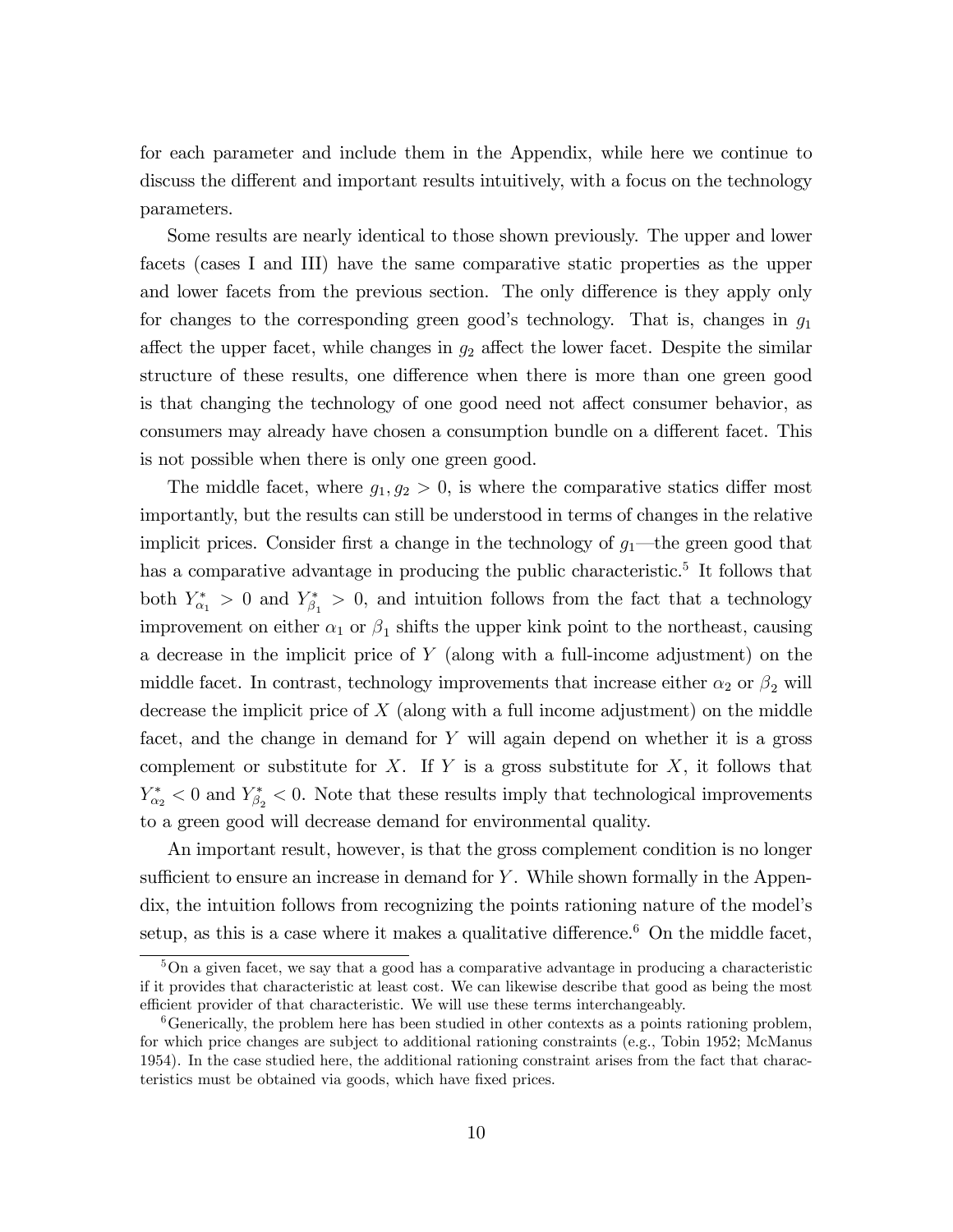we have discussed how an increase in either  $\alpha_2$  or  $\beta_2$  decreases the implicit price of X, but the way we typically think about price changes is somewhat different because of the budget frontier's pivot at the other kink point anchored by  $g_1$ . Because the kink point is not on the Y-axis, there is effectively an increase in the price of Y as well that is captured through a full income adjustment. Hence changes in demand for Y will depend on the incentives created by a decrease in the price of  $X$  and a simultaneous increase in the price of Y. Assuming Y is a gross complement for X creates incentives that push in opposite directions, which is the source of the indeterminate sign of  $Y_{\alpha_2}^*$ and  $Y_{\beta_2}^*$  on the middle facet.<sup>7</sup> This is not, however, the case with a gross substitute condition, under which we know that demand for Y must decrease.

The result that a technology improvement for a green good can decrease demand for the good itself continues to hold, though we gain further insight in the model with two green goods. On the middle facet, the binding budget constraint is  $g_1^* + g_2^* = w$ and by definition  $Y^* = \beta_1 g_1^* + \beta_2 g_2^* + \tilde{Y}$ . Substituting  $g_1^*$  out of the second equation and differentiating yields  $g_{2\alpha_2}^* = -Y_{\alpha_2}^*/(\beta_1 - \beta_2)$ , which can be negative only if Y is a gross complement for X. Following the same steps but using the identity that  $X^* =$  $\alpha_1 g_1^* + \alpha_2 g_2^*$  yields  $g_{1\beta_1}^* = -X_{\beta_1}^*/(\alpha_2 - \alpha_1)$ , which can be negative only if X is a gross complement for Y. Combining these two cases reveals a more general result about when a technology improvement will decrease demand for a green good: it occurs when (a) the technology relates to the characteristic for which the good has a comparative advantage and (b) the other characteristic is a gross complement.<sup>8</sup> Intuitively, the insight is that making an efficient green good more efficient enables substitution towards other characteristics, which in turn, and counterintuitively, reduces demand for the green good itself. This result underscores how the comparative statics for a green good depend critically upon which technology parameter changes.

By considering two green goods, we also learn that the relative positioning of goods plays an important role in how demand for environmental quality responds to changes in technology. In contrast to the results for goods, the comparative statics of demand for characteristics  $X$  and  $Y$  depend critically on which good is being altered, rather than on which technology parameter changes. That is, with more than one

<sup>&</sup>lt;sup>7</sup>The Appendix shows how the sign of the result is indeterminate in general, but we also construct a numerical example in which demand for Y decreases.

 $8$ Note that this generalizes insights from the previous section about decreases in demand for g. In that case,  $g$  has a comparative advantage in  $X$  on the upper facet; therefore, when  $Y$  is a gross complement for X, an improvement in  $\alpha$  decreases demand for g.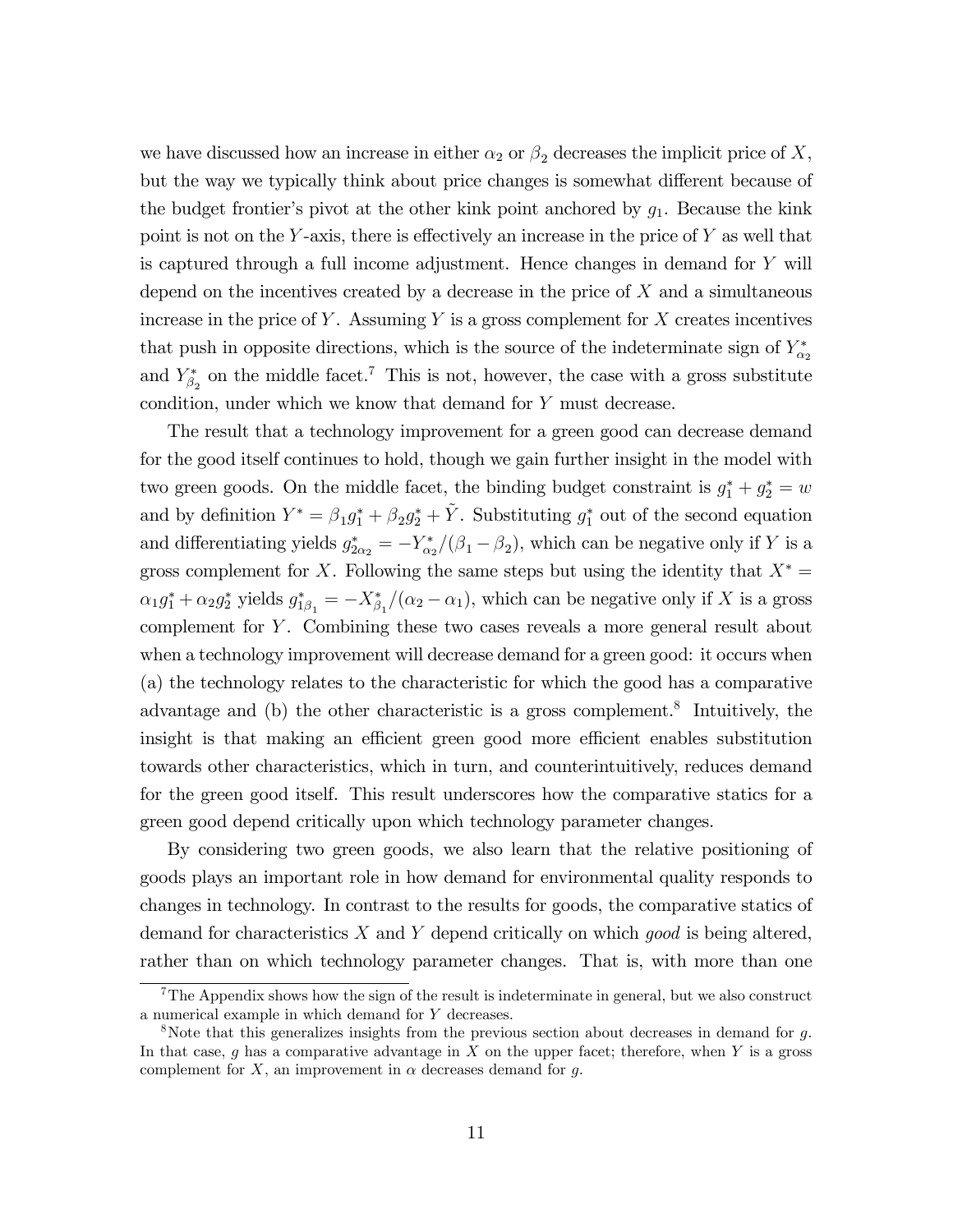green good, it is critical to know which good's technology parameters are changing to ascertain the effect on demand for  $Y$ . This is especially true since, as we have shown, the results can have qualitatively different signs, which arises because improvements to the two goods have opposite effects on implicit prices.

A final and related observation is that changes in the technology of one good can render another inviable. If, for example,  $\Delta \alpha_1 > \alpha_2 - \alpha_1 > 0$ , then  $g_2$  would no longer be viable, as  $g_1$  would be more efficient at producing both characteristics, and the model would return to having one green good. While we eliminate this possibility as long as our viability assumptions continue to hold, a remark about the potential to "knock out" goods in this fashion is nevertheless worthwhile.

### 4 Three characteristics

We now return to having a single green good but consider the effect of having three characteristics, two of which are public. Continuing with the example of organic food, the new public characteristic could be the support of local farming, in addition to the characteristics of nutrition and reduced pollution. Let  $Y^A$  and  $Y^B$  denote the two public characteristics, which can be obtained jointly through g with technologies  $\beta^A$ and  $\beta^B$  and separately through  $d^A$  and  $d^B$ . Note that consumers can support local farming by purchasing locally grown organic food, making a direct donation, or both. Prices remain normalized to unity, and all other features of the setup are the same. But now to maintain viability of all four market goods and study the interesting case, we assume  $0 < \alpha, \beta^A, \beta^B < 1$  and  $\alpha + \beta^A + \beta^B > 1$ .<sup>9</sup>

The consumer's utility maximization problem can be written as

$$
\max_{c,d^A,d^B,g} U(X, Y^A, Y^B) \text{ subject to}
$$
\n
$$
X = c + \alpha g, \ Y^A = d^A + \beta^A g + \tilde{Y}^A, \ Y^B = d^B + \beta^B g + \tilde{Y}^B
$$
\n
$$
\text{and } c + d^A + d^B + g \le w.
$$
\n(7)

Note that the setup here is a more general version of one with two private character-

 $9^9$ To maintain the most interesting case, in which there is a third characteristics to consider, the viability assumption made here is stronger than necessary. Strictly speaking, viability of all goods requires that the first inequality satisfy  $0 \leq \alpha, \beta^A, \beta^B, 1 \leq 1$  with at least two parameters strictly greater than zero.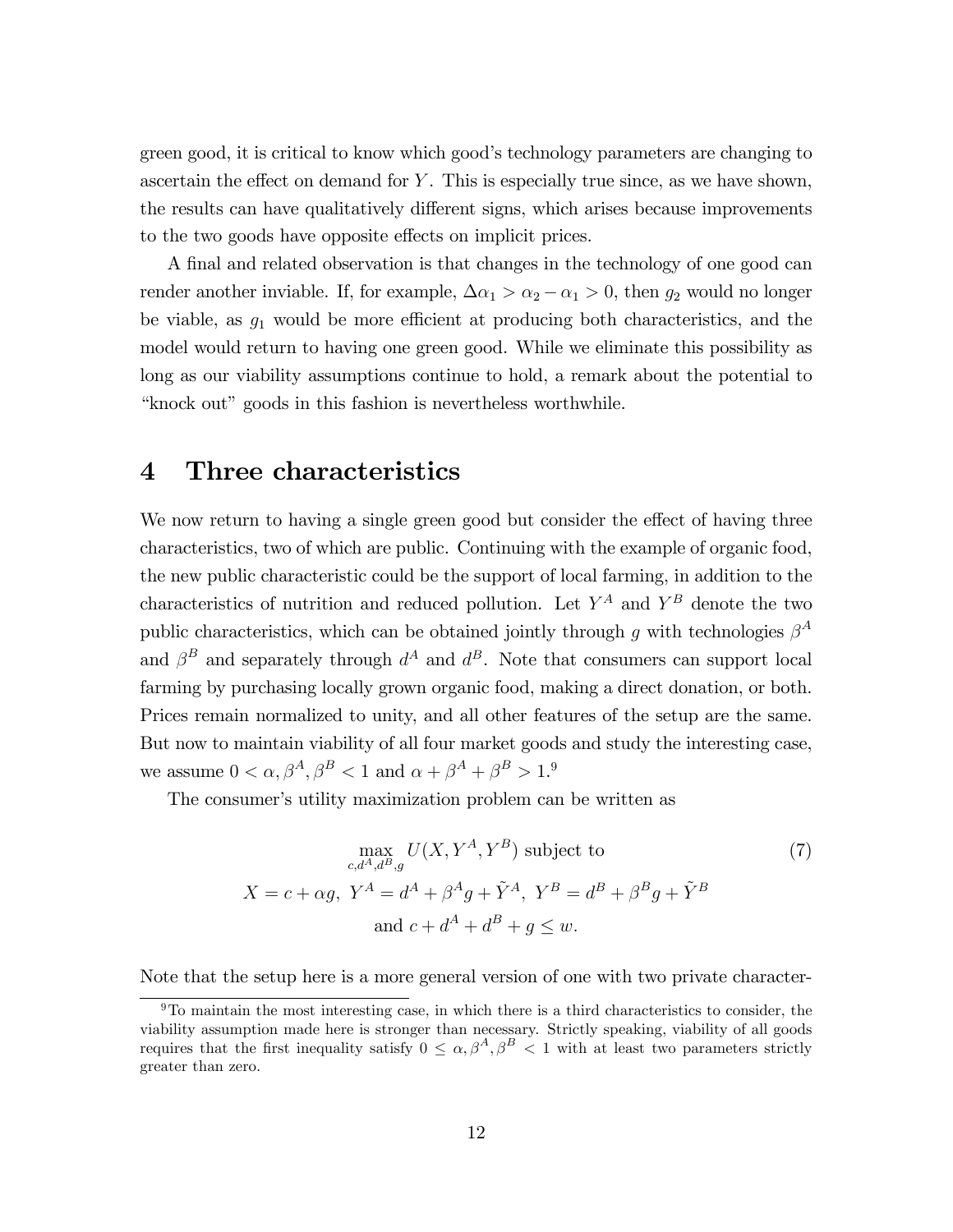istics and one public characteristic, whereby the only modification would be to set either of the two spillin amounts,  $\tilde{Y}^{A}$  or  $\tilde{Y}^{B}$ , to zero. Following the steps in previous sections, we again rewrite the problem with choices over characteristics:

$$
\max_{X,Y^A,Y^B} U(X,Y^A,Y^B) \text{ subject to } Y^A \ge \tilde{Y}^A, Y^B \ge \tilde{Y}^B,
$$
\n
$$
\text{and } p_X X + p_{Y^A} Y^A + p_{Y^B} Y^B \le W \text{ where}
$$
\n
$$
(p_X, p_{Y^A}, p_{Y^B}, W) = \begin{cases} \left(\frac{1-\beta^A-\beta^B}{\alpha}, 1, 1, w + \tilde{Y}^A + \tilde{Y}^B\right),\\ \left(1, 1, \frac{1-\alpha-\beta^A}{\beta^B}, w + \tilde{Y}^A + \frac{1-\alpha-\beta^A}{\beta^B} \tilde{Y}^B\right),\\ \left(1, \frac{1-\alpha-\beta^B}{\beta^A}, 1, w + \frac{1-\alpha-\beta^B}{\beta^A} \tilde{Y}^A + \tilde{Y}^B\right) \end{cases}.
$$
\n
$$
(8)
$$

The budget frontier, as illustrated in Figure 3, lies within the three-dimensional characteristics space and consists of three facets (planes denoted as cases I, II, and III) defined respectively by the different sets of implicit prices and full income. For this scenario and others, the implicit prices can be derived based on the gradients of facets, but as mentioned previously, we describe a more systematic and general way of solving for implicit prices in the next section. Given the unique solution for  $Y^{h*}(\Theta)$  for  $h = A, B$  and  $\Theta = (\alpha, \beta^A, \beta^B, w, \tilde{Y}^A, \tilde{Y}^B)$ , the more familiar demand functions for the public characteristics can be written as  $Y^{h*}(p_X^*(\Theta), p_{Y^A}^*(\Theta), p_{Y^B}^*(\Theta), W^*(\Theta))$  for  $h = A, B$ . Differentiating with respect to any of the exogenous parameters  $\theta$  and substituting in the Slutsky equation yields the general expression for comparative static results for both of the public characteristics:

$$
Y_{\theta}^{h*} = (\bar{Y}_{p_X^*}^h - X^* Y_{W^*}^{h*}) p_{X\theta}^* + (\bar{Y}_{p_{Y\theta}^*}^h - Y^{A*} Y_{W^*}^{h*}) p_{Y^A\theta}^* + (\bar{Y}_{p_{Y\theta}^*}^h - Y^{B*} Y_{W^*}^{h*}) p_{Y^B\theta}^* + Y_{W^*}^{h*} W_{\theta}^*.
$$
\n(9)

The difference between  $(4)$  and  $(9)$  is the additional term on account of there being a price for the second public characteristic. The complete set of results is again included in the Appendix, while here we focus on fundamental insights associated with changes in the green good's technology.

It is useful to recognize that on each facet of the budget frontier, g has a comparative advantage in providing one characteristic and therefore pins down the corresponding implicit price. It follows that improvements in any of the green good's technologies, which will push out the kink point where  $g = w$ , will decrease the implicit price of the characteristic for which  $g$  has a comparative advantage and hence increase demand for that characteristic. Focusing on  $Y^A$ , this reasoning ap-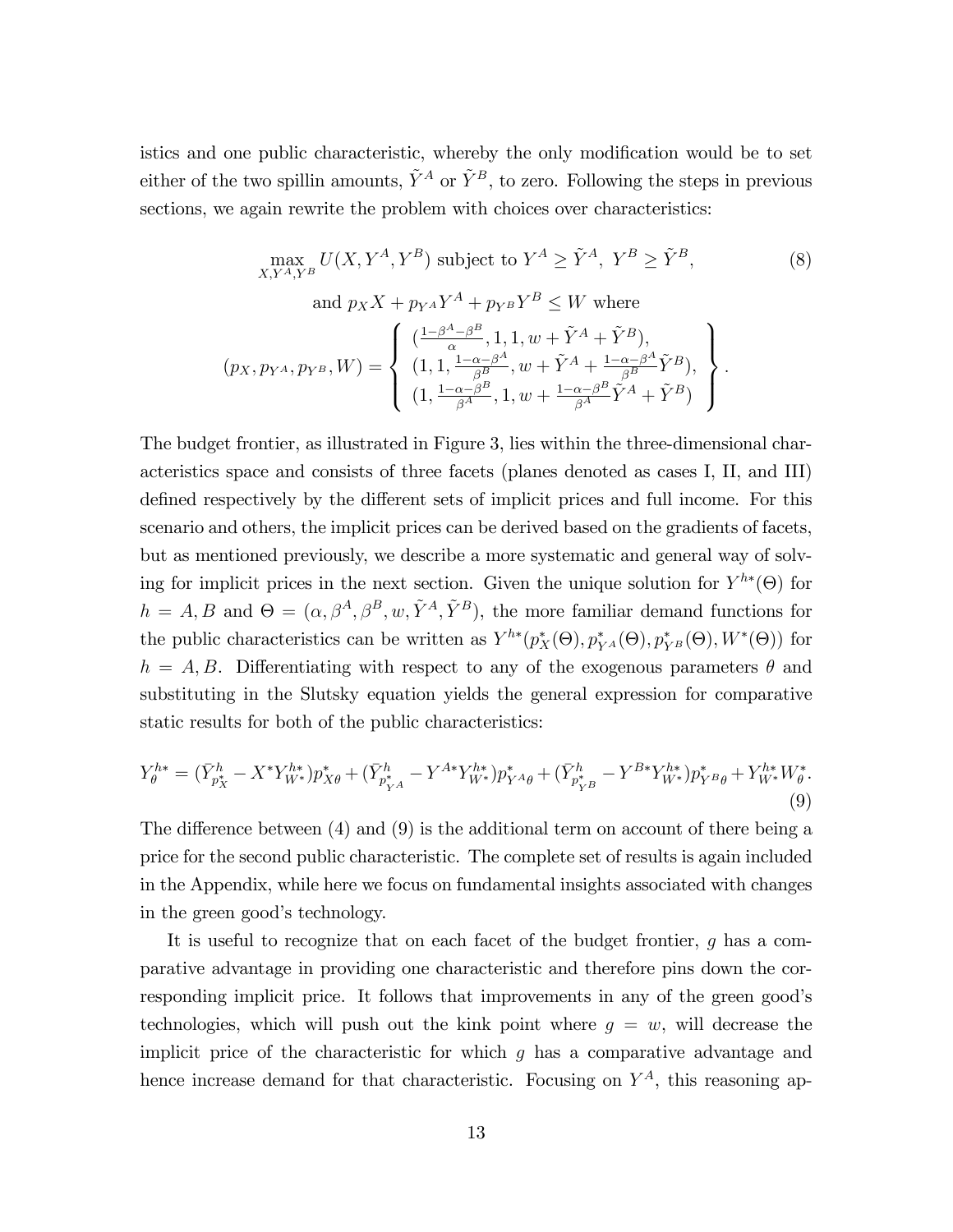

Figure 3: Budget frontier in characteristics space with one green good and three characteristics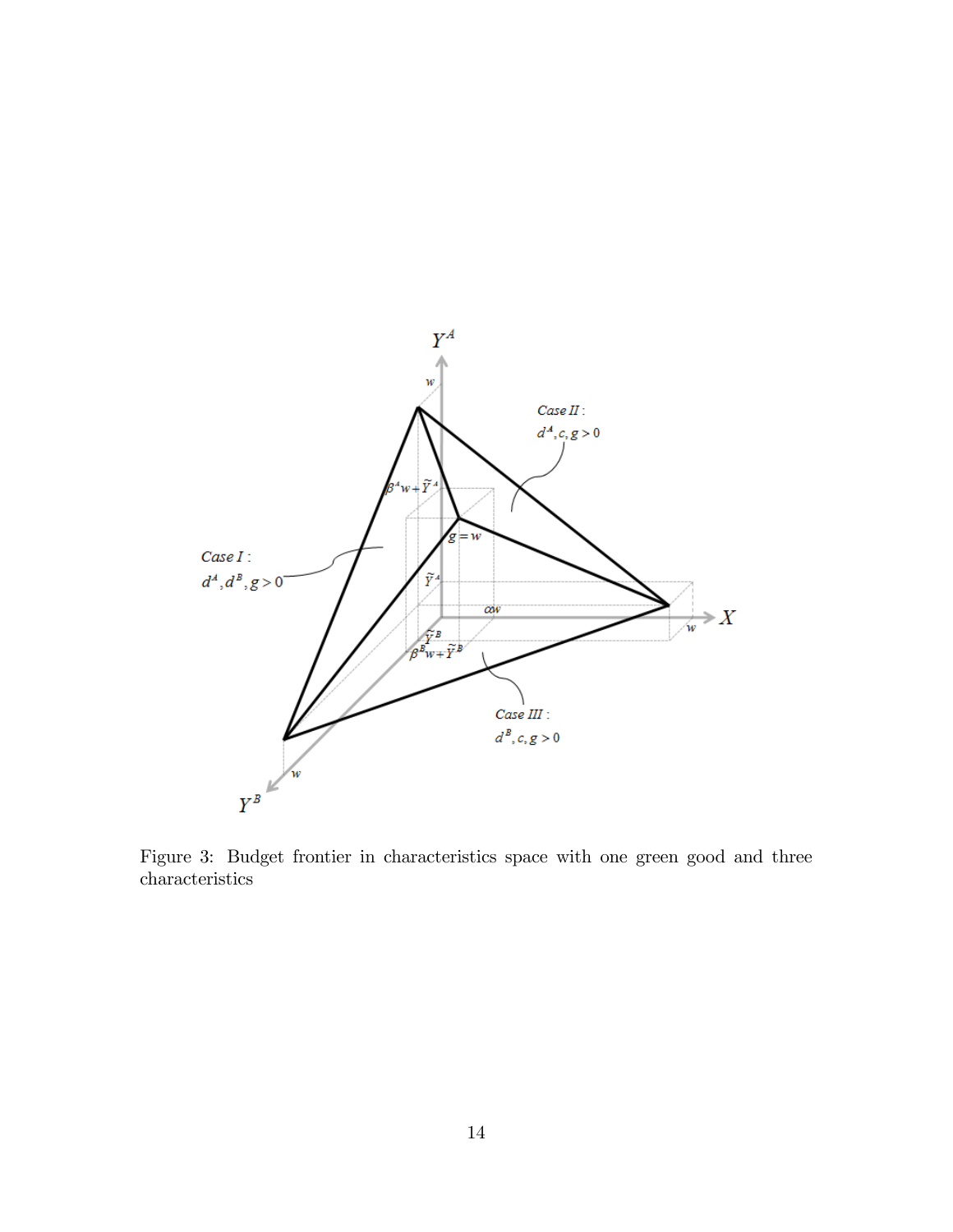plies to any consumption bundle in case III, implying that, for this case,  $Y_{\theta}^{A*} > 0$  for  $\theta = \alpha, \beta^A, \beta^B$ . Note that this result is a generalization of the insight made previously for two green goods in two-dimensional characteristics space, where we found that improving the technology for the more environmentally friendly, green good along a facet led to unambiguous increases in demand for Y on that facet.

Other results with a similar intuition to those shown previously are that on the facet for case I, changes in demand for  $Y^A$  will depend on whether  $Y^A$  is a gross complement or substitute for  $X$ . The same holds on the facet for case II, depending on the complementarity or substitutability of  $Y^A$  for  $Y^B$ . It is the case, however, that the points rationing nature of the problem leaves the sign of the result indeterminate with respect to the gross complement condition. With three characteristics, there is an additional and important result: the possibility for net complements exists and, as shown in the Appendix, this produces an unambiguous result that differs from the previous sections but has the same intuition. In this case, a net complement condition  $(Y^A$  for  $Y^B)$  is sufficient to ensure that improvements in a green good's technology increase demand for the environmental public good  $Y^A$ .

Consideration of three characteristics produces further new results. Even when the effects of technology changes on demand for one characteristic are clear, the same changes can increase demand for both of the other characteristics, decrease demand for both, or increase demand for one and increase demand for the other. Not surprisingly, the different results depend on the cross-price effects on demand, and there is greater flexibility when there are more than two characteristics. Importantly, this implies that technology improvements that increase demand for one jointly produced public good can decrease demand for another. When it comes to green goods, for example, increasing demand for one dimension of environmental quality can decrease demand for other jointly produced public goods, including, perhaps, other dimensions of environmental quality. In the context of our motivating example, this implies that changes in the technology of organic food can have different consequences on the implicit demand for environmental quality and local farming.

This same intuition underlies the way that demand for g can still decrease in response to an improvement in its technology. Consider a consumption bundle consistent with case I, where  $d^A, d^B, g>0$ . Substituting the budget constraint into the identity for  $Y^A$  yields  $Y^{A*} = w - d^{B*} - (1 - \beta^A)g^*$ . Differentiating and simplifying yields  $g_{\alpha}^* = -(Y_{\alpha}^{A*} + Y_{\alpha}^{B*})/(1 - \beta^A - \beta^B)$ . It follows that  $g_{\alpha}^* < 0$  if both public char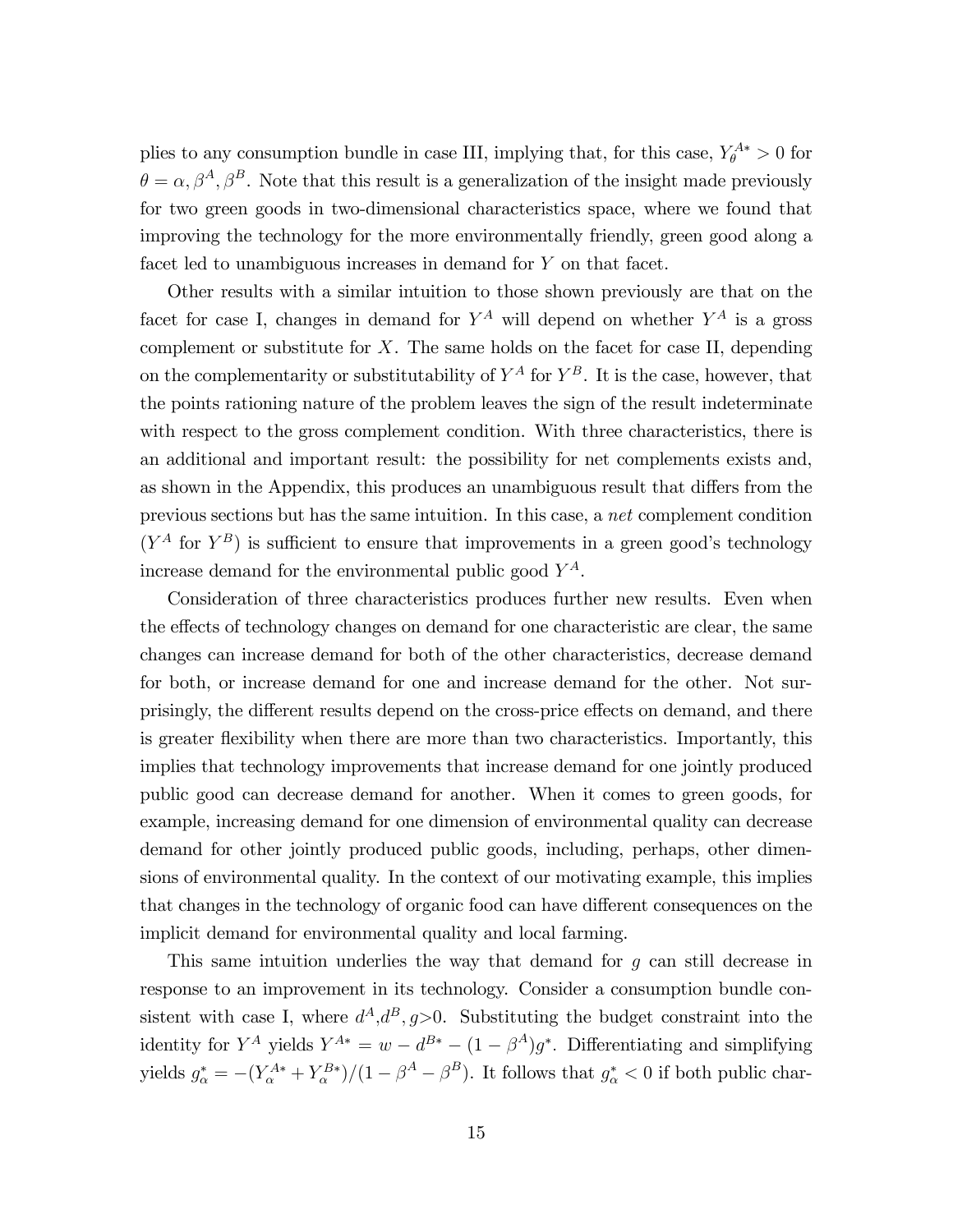acteristics are gross complements for X. Consistent with that from previous sections, the intuition is that increasing  $\alpha$  decreases the implicit price of X which stimulates demand for X and, because of the gross complement assumption, for  $Y^A$  and  $Y^B$ as well. But the increase in  $\alpha$  means that the consumer can satisfy this demand by decreasing demand for g and increasing demand for  $d^A$  and  $d^B$ . One feature that differs with multiple characteristics, however, is that it remains possible for  $g^*_{\alpha} < 0$  if only  $Y^A$  or only  $Y^B$  is a gross complement for X, assuming the complementarity is sufficiently strong.

#### 5 Full generalization

Building on intuition developed in the preceding sections, we now fully generalize the model to account for any number of green goods and any number of jointly produced private and public characteristics. In doing so, we also dispense with the assumption that private and public characteristics are available separately through pure private and pure public goods (i.e., c and d), as these are simply special cases of a green (or more generally, impure public) good without joint production.

Consumer preferences are specified over  $N$  private characteristics and  $M$  public characteristics, represented by  $U(X^1, ..., X^N, Y^1, ..., Y^M)$ . The goods available to the consumer are  $g_k$  for  $k = 1, ..., K$ , the number of goods satisfies  $K \ge N + M$ , and the technology of each good k is characterized by the vector of parameters  $v_k =$  $(\alpha_k^1, ..., \alpha_k^N, \beta_k^1, ..., \beta_k^M)$ . We continue to assume prices are normalized to unity and w denotes the consumer's exogenous endowment.

We also continue to assume that all goods are viable. To derive the viability condition, let G denote the set of K goods, and we know that each  $v_k$  represents a point in  $N + M$ -space. Now define

$$
Co(G) = \left\{ \sum_{k=1}^{K} \gamma_k v_k : \forall \gamma_k \ge 0 \text{ such that } \sum_{k=1}^{K} \gamma_k = 1 \right\},\
$$

which is a convex hull in characteristics space based on the set of  $K$  goods.<sup>10</sup> Viability of each  $g_k$  thus requires that its corresponding  $v_k$  defines an extreme point and that there does not exist  $s \in Co(G)$  such that  $s > v_k$ . The latter part of this condition

<sup>&</sup>lt;sup>10</sup>Note that  $Co(G)$  represents the set of characteristic allocations obtainable under the assumptions that  $w = 1$ , income is fully spent, and  $\tilde{Y}^m = 0$  for all m.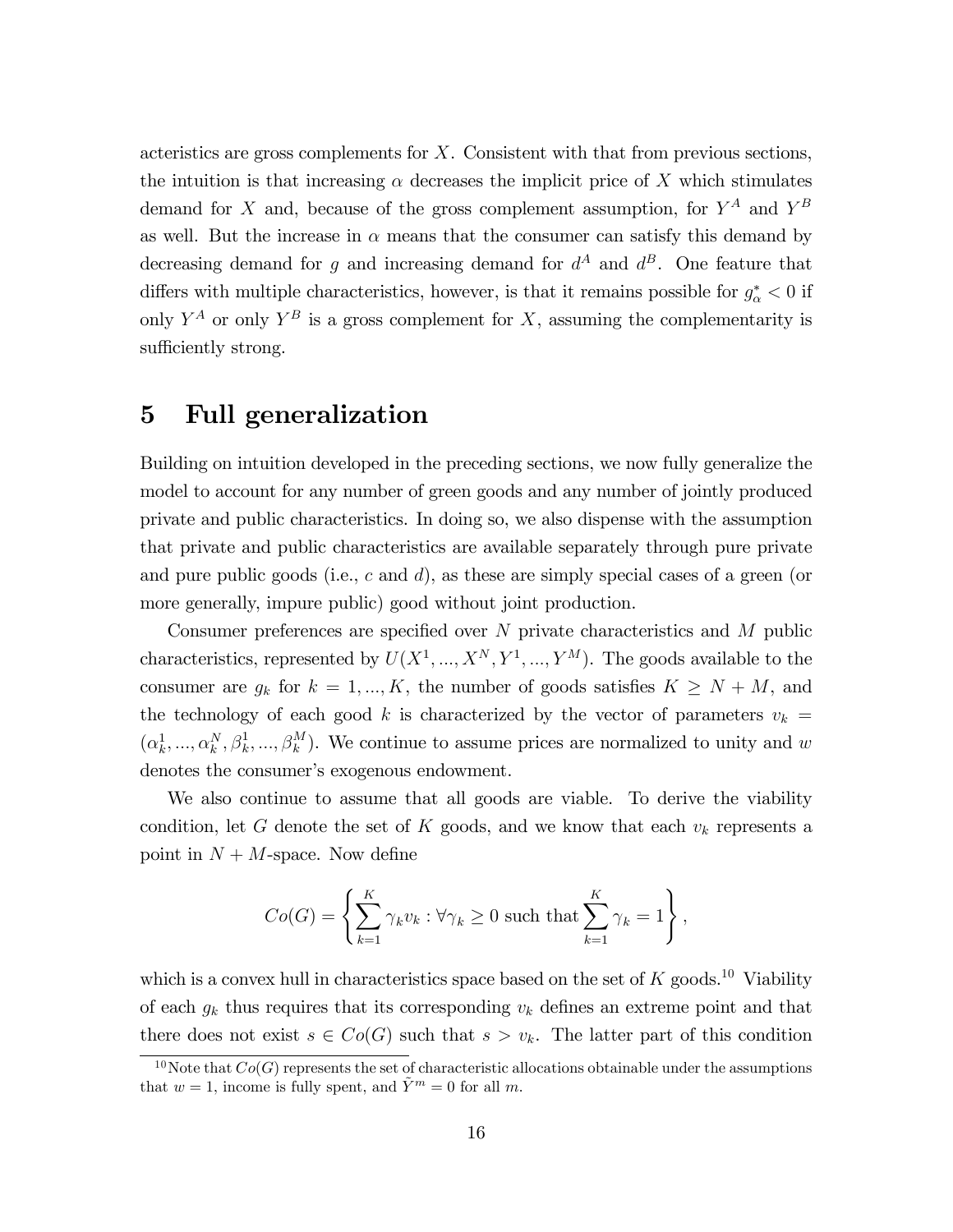ensures that we are considering the part of the frontier furthest from the origin. Together, these conditions ensure that each  $v_k$  defines at least one facet on the frontier of  $Co(G)$  and for each of these facets, its corresponding  $g_k$  is the most efficient provider of a single characteristic, and is therefore viable.

With this formulation, the consumer's maximization problem can be written as

$$
\max_{g_1,\dots,g_K} U(X^1,\dots,X^N,Y^1,\dots,Y^M) \text{ subject to } \sum_{k=1}^K g_k \leq w,
$$
\n
$$
\begin{bmatrix} X^1 \\ \vdots \\ X^N \end{bmatrix} = \begin{bmatrix} \alpha_1^1 & \cdots & \alpha_K^1 \\ \vdots & \ddots & \vdots \\ \alpha_1^N & \cdots & \alpha_K^N \end{bmatrix} \begin{bmatrix} g_1 \\ \vdots \\ g_K \end{bmatrix}, \text{ and}
$$
\n
$$
\begin{bmatrix} Y^1 \\ \vdots \\ Y^M \end{bmatrix} = \begin{bmatrix} \beta_1^1 & \cdots & \beta_K^1 \\ \vdots & \ddots & \vdots \\ \beta_1^M & \cdots & \beta_K^M \end{bmatrix} \begin{bmatrix} g_1 \\ \vdots \\ g_K \end{bmatrix} + \begin{bmatrix} \tilde{Y}^1 \\ \vdots \\ \tilde{Y}^M \end{bmatrix}.
$$

Following the steps shown previously, we can rewrite the consumer's problem with choices over characteristics. Doing so in a familiar format, however, requires solving for the implicit prices on each facet of the budget frontier. We first state the problem and then describe how to solve for the implicit prices. The utility maximization problem can be rewritten as

$$
\max_{X^1,\dots,X^N,Y^1,\dots,Y^M} U(X^1,\dots,X^N,Y^1,\dots,Y^M) \text{ subject to } Y^m \ge \tilde{Y}^m \text{ for all } m \qquad (10)
$$
  
and  $p_{X^1}X^1 + \dots + p_{X^N}X^N + p_{Y^1}Y^1 + \dots + p_{Y^M}Y^M \le W \text{ for }$   

$$
\left\{ p_{X^1}^f, \dots, p_{X^N}^f, p_{Y^1}^f, \dots, p_{Y^M}^f, W^f \right\}_{f=1}^F.
$$

There are F sets of implicit prices and full income, representing the number of facets on the budget frontier. Each facet is defined by  $N + M$  goods and therefore has  $N + M - 1$  dimensions. In general, the budget frontier is the frontier of  $Co(G)$  dilated by w and translated for spillins.

The task now is to verify that we can solve for  $(p_{X^1},...,p_{X^N},p_{Y^1},...,p_{Y^M},W)$ corresponding with each of the F facets. We know that  $W = w + p_{Y^1}\tilde{Y}^1 + \dots + p_{Y^M}\tilde{Y}^M$ , and subtracting the value of spillins from each side of the binding budget constraint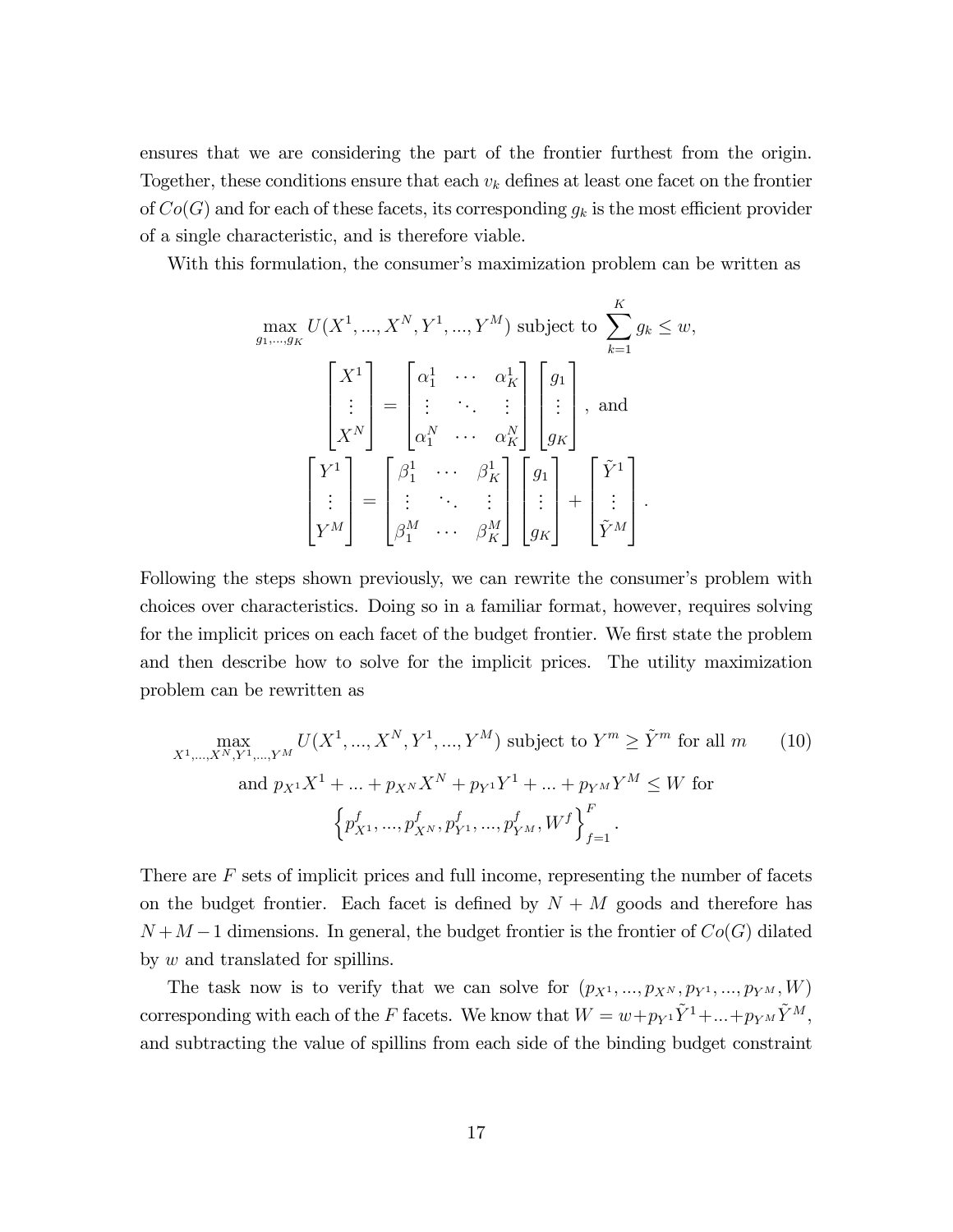yields

$$
p_{X^1}X^1 + \dots + p_{X^N}X^N + p_{Y^1}\left(Y^1 - \tilde{Y}^1\right) + \dots + p_{Y^M}(Y^M - \tilde{Y}^M) = w.
$$

We thus have  $N + M$  unknown prices for each facet. For any given facet, we can use the technologies of the goods that define its extreme points, which yields  $N + M$ equations of the form

$$
\begin{bmatrix}\n\alpha_1^1 w & \cdots & \alpha_1^N w & \beta_1^1 w & \cdots & \beta_1^M w \\
\vdots & \ddots & \vdots & \vdots & \vdots \\
\vdots & \ddots & \ddots & \vdots \\
\vdots & \ddots & \ddots & \vdots \\
\alpha_{N+M}^1 w & \cdots & \alpha_{N+M}^N w & \beta_{N+M}^1 w & \cdots & \beta_{N+M}^M w\n\end{bmatrix}\n\begin{bmatrix}\np_{X^1} \\
\vdots \\
p_{X^N} \\
\vdots \\
p_{Y^M}\n\end{bmatrix}\n=\n\begin{bmatrix}\nw \\
\vdots \\
w \\
\vdots \\
w\n\end{bmatrix}.
$$
\n(11)

It is then straightforward to solve for the implicit prices for each facet using Cramerís Rule.

**Example 1** To illustrate, we use the approach to solve for the implicit prices on the two facets of the basic model in Section 2. Each case in Figure 1 represents a facet, and the analogs to equation (11) are

$$
\begin{bmatrix}\n0 & w \\
\alpha w & \beta w\n\end{bmatrix}\n\begin{bmatrix}\np_X \\
p_Y\n\end{bmatrix} =\n\begin{bmatrix}\nw \\
w\n\end{bmatrix}\n\quad for case I,\n\\
\begin{bmatrix}\n\alpha w & \beta w \\
w & 0\n\end{bmatrix}\n\begin{bmatrix}\np_X \\
p_Y\n\end{bmatrix} =\n\begin{bmatrix}\nw \\
w\n\end{bmatrix}\n\quad for case II.
$$

Then applying Cramer's Rule yields the implicit prices shown previously.

To characterize the solution to (10), let  $\overrightarrow{Z} = (X^1, ..., X^N, Y^1, ..., Y^M)$ , where we index the elements of  $Z$  with the superscript  $l$ . The complete solution can thus be written as  $Z^{l*}(\Theta)$  for  $l=1,...,N+M$ , and expressing the solution in terms of more familiar demand functions, we can write

$$
Z^{l*} (p_{X^1}^*(\Theta),...,p_{X^N}^*(\Theta),p_{Y^1}^*(\Theta),...,p_{Y^M}^*(\Theta),W^*(\Theta)).
$$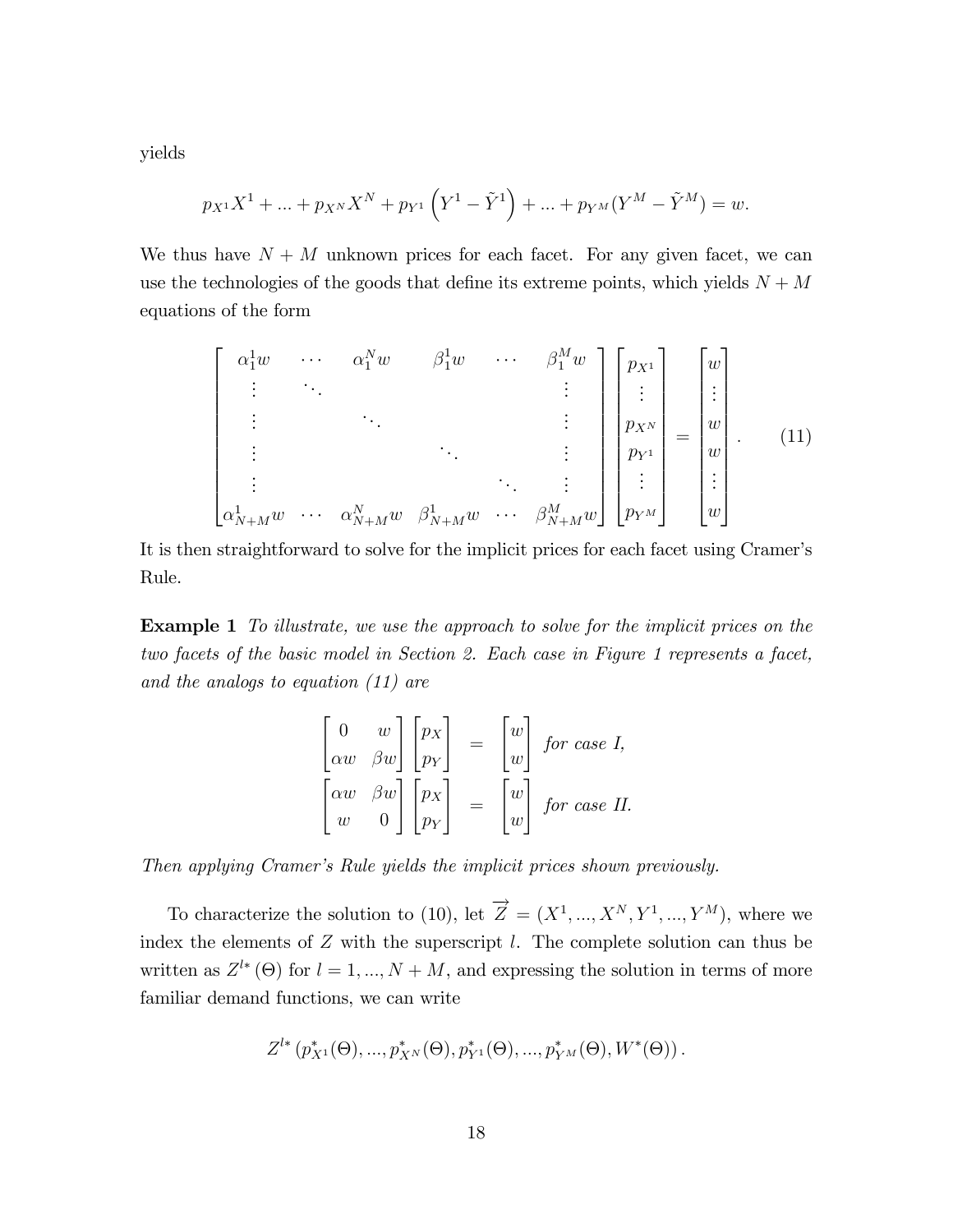The comparative static results on a facet for any characteristic l are thus

$$
\frac{\partial Z^{l*}}{\partial \theta} = \sum_{n=1}^{N} \frac{\partial Z^{l*}}{\partial p_{X^n}^*} \frac{\partial p_{X^n}^*}{\partial \theta} + \sum_{m=1}^{M} \frac{\partial Z^{l*}}{\partial p_{Y^m}^*} \frac{\partial p_{Y^m}^*}{\partial \theta} + \frac{\partial Z^{l*}}{\partial W^*} \frac{\partial W^*}{\partial \theta}.
$$

Substituting in the Slutsky decomposition and using more compact notation yields

$$
Z_{\theta}^{l*} = \sum_{n=1}^{N} (\bar{Z}_{p_{X^n}}^l - X^{n*} Z_{W^*}^{l*}) p_{X^n \theta}^* + \sum_{m=1}^{M} (\bar{Z}_{p_{Y^m}^*}^l - Y^{m*} Z_{W^*}^{l*}) p_{Y^m \theta}^* + Z_{W^*}^{l*} W_{\theta}^*.
$$
 (12)

This expression generalizes all of the results we have shown previously. It also makes clear how, in general, changes in demand depend on the implicit cross-price effects among private characteristics, public characteristics, and across both. Moreover, when changes in exogenous parameters affect implicit prices, there are additional income effects to consider on account of points rationing constraints and the value of spillins. Finally, as we have shown for particular cases, changes in demand for characteristics, such as those shown in (12) can be used to derive changes in demand for goods themselves.

## 6 Conclusion

Using environmentally friendly goods and services as a motivating application, this paper generalizes the impure public good model and derives its comparative static properties. While other models consider a single impure public good and joint production of two characteristics, our model accounts for any number of impure public goods and joint production of any number of both private and public characteristics. The generalization captures as special cases the standard impure public good model and the well-known linear characteristics model, the comparative static properties of which, to our knowledge, have never been shown with such generality. The results are important in terms of understanding how demand for characteristics, and thereby goods and services, depends on wealth, exogenously given levels of public goods, and most importantly, the technologies of joint production.

Markets for green goods and services are a natural application of the model, and we show how the effect of changes in technology depend fundamentally on whether jointly produced characteristics are complements or substitutes in consumption. Some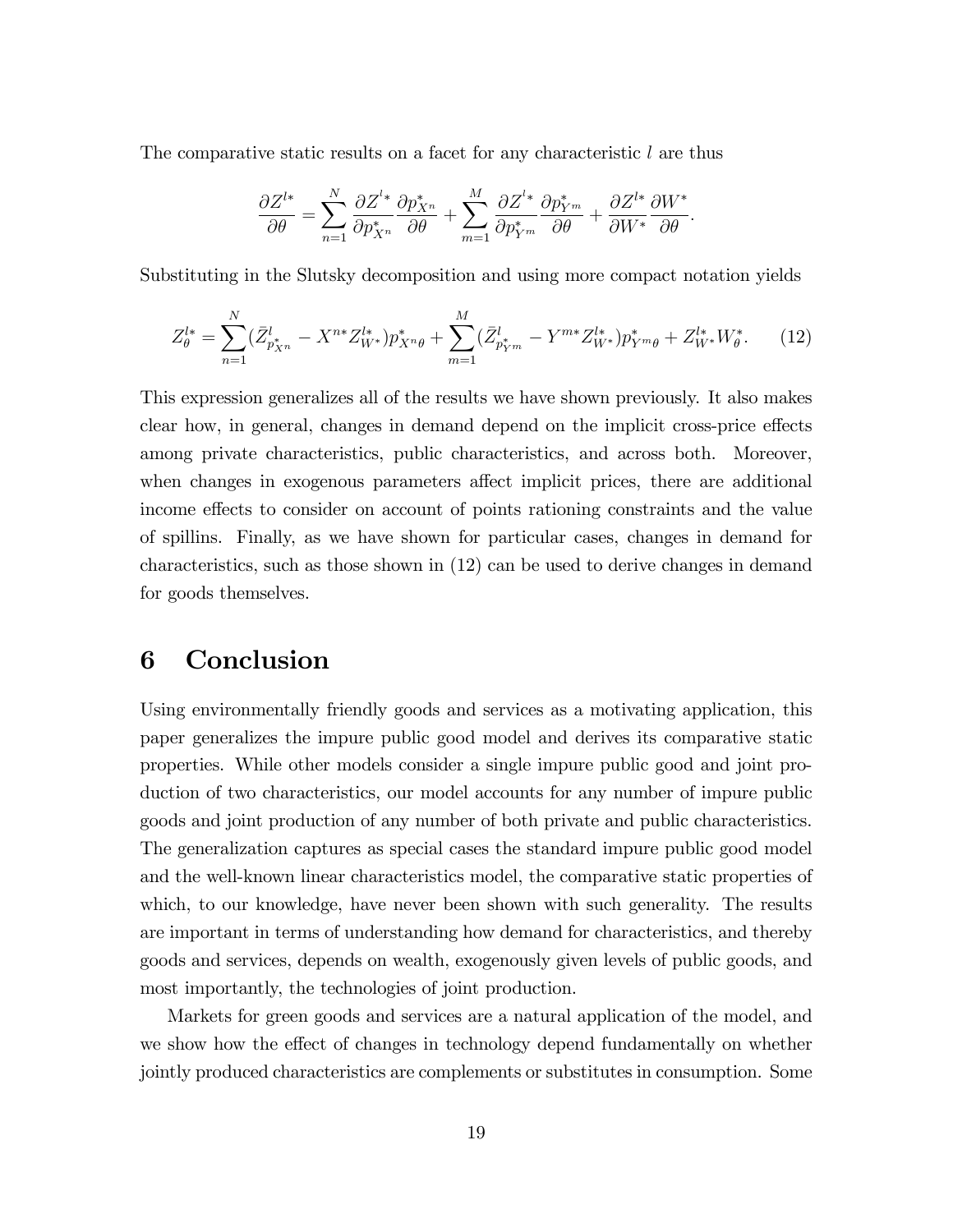results are rather counterintuitive, namely that improvements in the technology of a green good can decrease demand for environmental quality and for the green good itself. While similar results have been shown before, we find that the conditions under which they occur differs in meaningful ways with more than one impure public good and two characteristics. The impure public good model has also been used to study topics in environmental policy (Rübbelke 2002) and common-pool resources (Vicary 2009, 2011). But, even in these cases, there is often more than one dimension of environmental quality and/or private benefits and costs to consider, and the model developed here provides a basis for taking these important features into account.

More generally, our results should be of interest to researchers in other fields of economics as well. Within public economics, the impure public good model has been used in various ways to understand charitable giving. Many of the models posit different private motives (i.e., private characteristics) that people consider when making donations, ranging from warm glow (Andreoni 1989, 1990), social approval (Hollander 1990), prestige (Harbaugh 1998), and signalling about income (Glazer and Konrad 1996). It is certainly the case, however, that several motives can operate simultaneously, requiring a more general framework of the type we develop here. Finally, within industrial organization, the linear characteristics model provides the basis for studying consumer choice and estimating fundamental parameters such as cross-price elasticities in continuous hedonic choice models (e.g., Chan 2006). In such cases, the model that we develop provides a more complete theoretical underpinning for interpreting the array of results that are possible.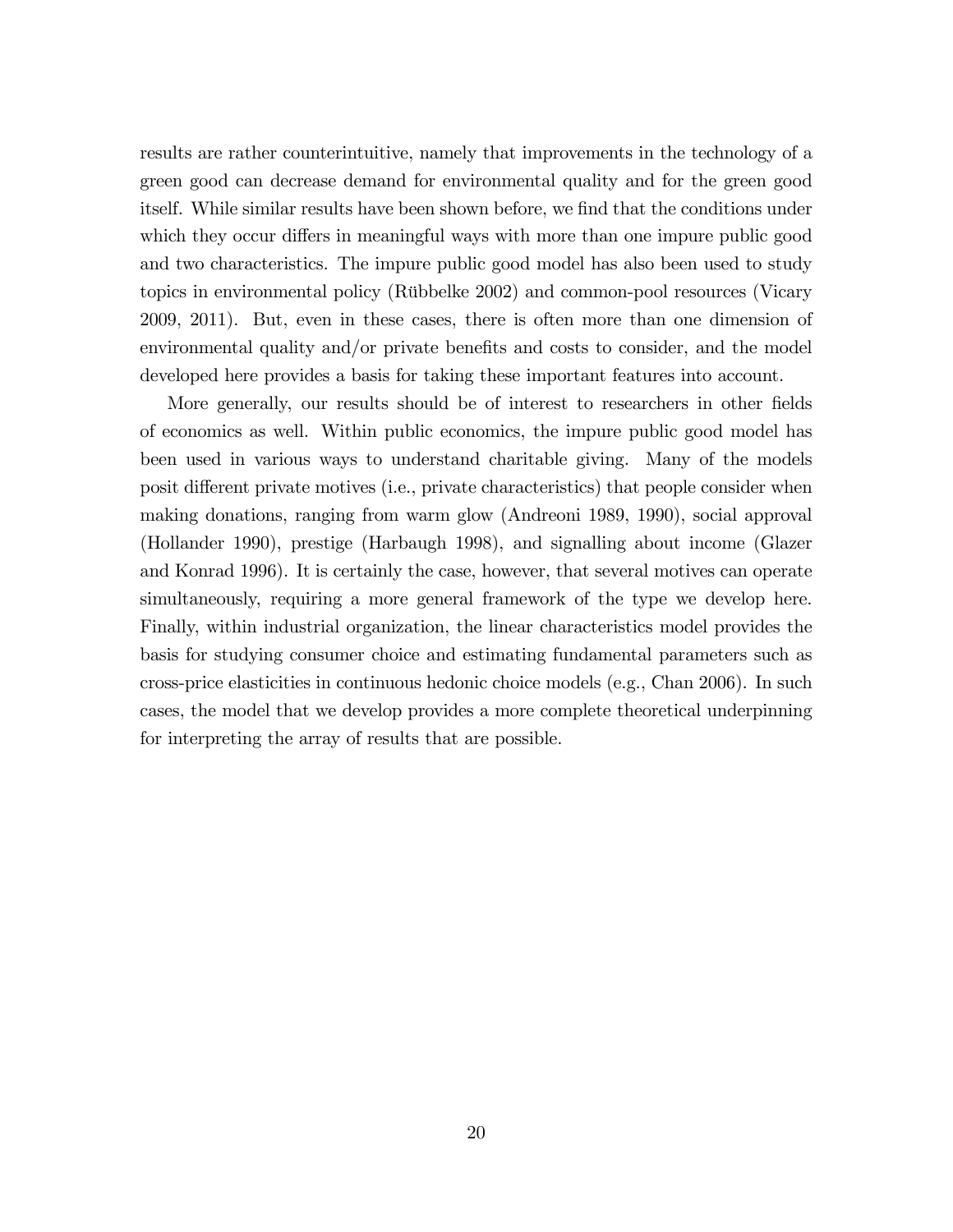# 7 Appendix

#### 7.1 Basic setup

The comparative static results for a change in each of the exogenous parameters are the following, where the cases refer to those indicated in Figure 1 :

• 
$$
Y_w^* = Y_{W^*}^* > 0
$$
,  
\n•  $Y_{\tilde{Y}}^* = \begin{cases} Y_{W^*} > 0 & \text{if case I} \\ \frac{1-\alpha}{\beta} Y_{W^*} > 0 & \text{if case II} \end{cases}$ ,  
\n•  $Y_{\alpha}^* = \begin{cases} -\frac{1-\beta}{\alpha^2} (\bar{Y}_{p_X^*} - X^* Y_{W^*}^*) & \text{if case I} \\ -\frac{1}{\beta} (\bar{Y}_{p_Y^*} - Y^* Y_{W^*}^* + \tilde{Y} Y_{W^*}^*) > 0 & \text{if case II} \end{cases}$ ,  
\n•  $Y_{\beta}^* = \begin{cases} -\frac{1}{\alpha} (\bar{Y}_{p_X^*} - X^* Y_{W^*}^*) & \text{if case I} \\ -\frac{1-\alpha}{\beta^2} (\bar{Y}_{p_Y^*} - Y^* Y_{W^*}^* + \tilde{Y} Y_{W^*}^*) > 0 & \text{if case II} \end{cases}$ 

The normality assumption implies  $Y^*_{w}, Y^*_{\tilde{Y}} > 0$ . We know  $Y^*_{\alpha}, Y^*_{\beta} > 0$  if case II (i.e.,  $c > 0$ ) because increases in the technology parameters decrease the implicit price of Y causing an increase in demand. In case I (i.e.,  $d > 0$ ), the signs depend on a further condition because the same changes in technology will decrease the implicit price of X. It follows that  $Y^*_{\alpha}$  and  $Y^*_{\beta}$  in case I are positive (negative) when Y is a gross complement (substitute) for X.

:

#### 7.2 Two impure public goods

To simplify notation, let  $\phi = \alpha_2 - \alpha_1$  and  $\psi = \beta_1 - \beta_2$ , in addition to  $\eta = \beta_1 \alpha_2 - \beta_2 \alpha_1$ . Note that  $\eta, \phi, \psi > 0$ . The comparative static results can be written as follows, where the cases refer to those indicated in Figure 2:

• 
$$
Y_w^* = Y_{W^*}^* > 0
$$
,

$$
\bullet \ \ Y^*_{\tilde Y} = \left\{ \begin{array}{ll} Y^*_{W^*} > 0 & \text{if case I} \\ \frac{\phi}{\eta} Y^*_{W^*} > 0 & \text{if case II} \\ \frac{1-\alpha_2}{\beta_2} Y^*_{W^*} > 0 & \text{if case III} \end{array} \right. ,
$$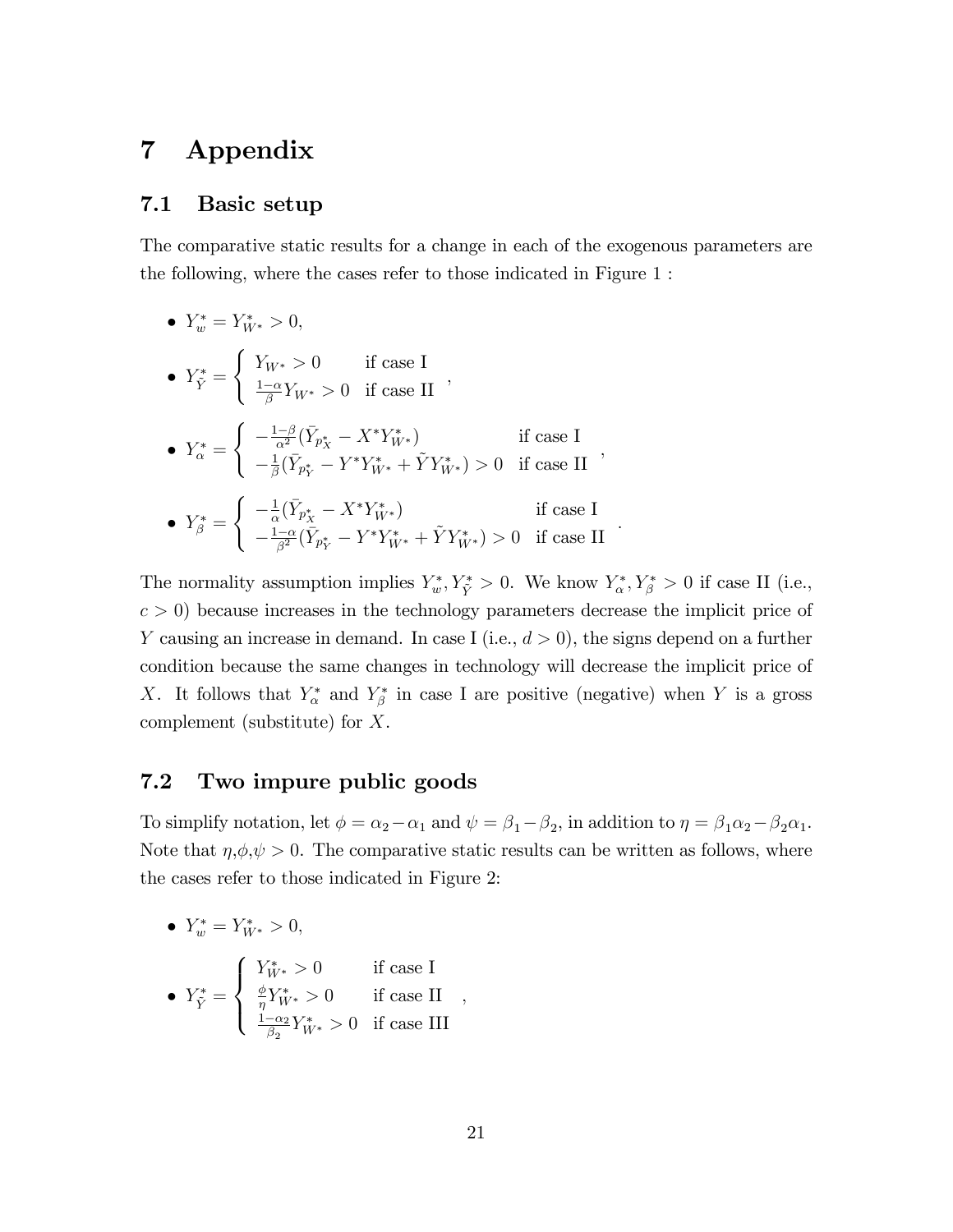• 
$$
Y_{\alpha_1}^* = \begin{cases} -\frac{1-\beta_1}{\alpha_1^2} (\bar{Y}_{p_X^*} - X^* Y_{W^*}^*) & \text{if case I} \\ \frac{\beta_2 \psi}{\eta^2} (\bar{Y}_{p_X^*} - X^* Y_{W^*}^*) - \frac{\alpha_2 \psi}{\eta^2} (\bar{Y}_{p_Y^*} - Y^* Y_{W^*}^* + \tilde{Y} Y_{W^*}^*) > 0 & \text{if case II} \\ 0 & \text{if case III} \end{cases}
$$
  
\n• 
$$
Y_{\beta_1}^* = \begin{cases} -\frac{1}{\alpha_1} (\bar{Y}_{p_X^*} - X^* Y_{W^*}^*) & \text{if case I} \\ \frac{\beta_2 \phi}{\eta^2} (\bar{Y}_{p_X^*} - X^* Y_{W^*}^*) - \frac{\alpha_2 \phi}{\eta^2} (\bar{Y}_{p_Y^*} - Y^* Y_{W^*}^* + \tilde{Y} Y_{W^*}^*) > 0 & \text{if case II} \\ 0 & \text{if case III} \end{cases}
$$
  
\n• 
$$
Y_{\alpha_2}^* = \begin{cases} 0 & \text{if case I} \\ -\frac{\beta_1 \psi}{\eta^2} (\bar{Y}_{p_X^*} - X^* Y_{W}^*) + \frac{\alpha_1 \psi}{\eta^2} (\bar{Y}_{p_Y^*} - Y^* Y_{W}^* + \tilde{Y} Y_{W}^*) & \text{if case II} \\ -\frac{1}{\beta_2} (\bar{Y}_{p_Y^*} - Y^* Y_{W}^* + \tilde{Y} Y_{W}^*) > 0 & \text{if case III} \end{cases}
$$

;

:

$$
\bullet \ \ Y^*_{\beta_2} = \left\{ \begin{array}{ll} 0 & \mbox{if case I} \\ -\frac{\beta_1 \phi}{\eta^2} (\bar{Y}_{p_X^*} - X^* Y^*_{W^*}) + \frac{\alpha_1 \phi}{\eta^2} (\bar{Y}_{p_Y^*} - Y^* Y^*_{W^*} + \tilde{Y} Y^*_{W^*}) & \mbox{if case II} \\ -\frac{1-\alpha_2}{(\beta_2)^2} (\bar{Y}_{p_Y^*} - Y^* Y^*_{W^*} + \tilde{Y} Y^*_{W^*}) > 0 & \mbox{if case III} \end{array} \right.
$$

Note that for cases I and III (i.e., where  $d > 0$  or  $c > 0$ , respectively), the results are isomorphic to those previously derived for the basic model. For case II (i.e., where  $g_1, g_2 > 0$ , the results are different. It is straightforward to verify that  $Y^*_{\alpha_1}, Y^*_{\beta_1} > 0$ 0. This follows because, after several steps of rearranging terms, one can see that satisfying  $\alpha_2(Y^* - \tilde{Y}) > \beta_2 X^*$  is sufficient to sign both results, and the inequality must hold for all quantities  $(X^*, Y^*)$  consistent with case II. Intuition for these results is that, for example, an increase in either parameter decreases the implicit price of Y. It also holds that  $Y_{\alpha_2}^*$  and  $Y_{\beta_2}^*$  will always have the same sign and will be negative if Y is a gross substitute for  $X$ .

Importantly, we see in this case that assuming a gross complement condition is not sufficient to ensure that the signs are positive. The reason is due to the points rationing nature of the problem. While, for example, an increase in either parameter decreases the implicit price of  $X$ , the pivot on the other kink point pinned down by  $g_1$  implies a simultaneous increase in the price of Y that is captured in a full income adjustment. Hence, with changes in the technologies of  $g_2$ , the two price changes push demand for Y in opposite directions, resulting in an indeterminate sign; whereas the two price effects push demand for  $Y$  in the same direction with a gross substitute condition or with changes in the technologies of  $g_1$ .

We construct a numerical example to verify that, even with the gross complement condition and a reasonable functional form of the utility function, it is possible for an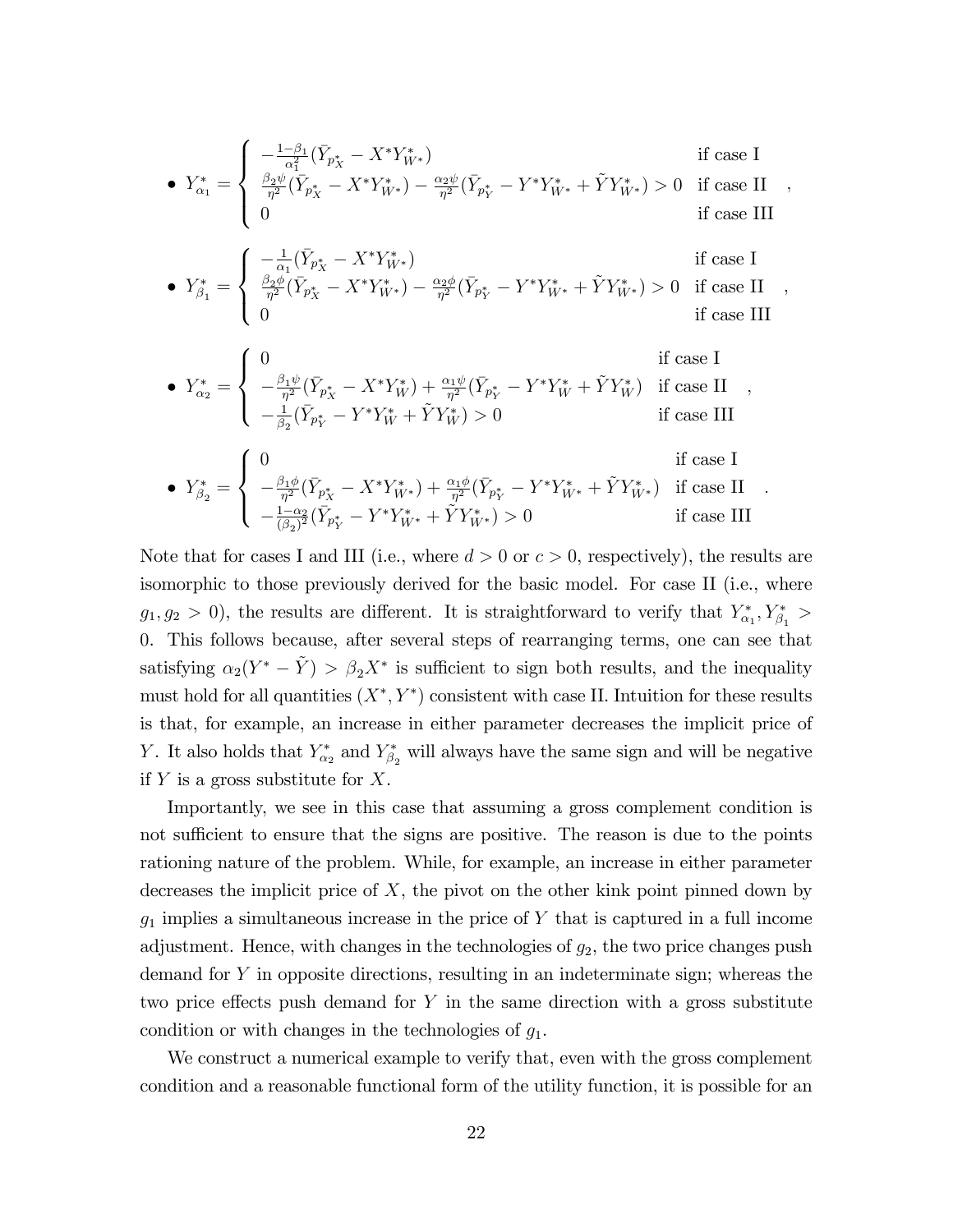improvement in a  $g_2$  technology to decrease demand for Y. Preferences are given by the CES utility function  $U(X,Y) = (.5X<sup>r</sup> + .5Y<sup>r</sup>)<sup>1/r</sup>$  where  $r = (s-1)/s$  and  $s = .9$ . The endowment is  $w = 1$ ,  $\tilde{Y} = 0$ , and the initial technology parameters are  $\alpha_1 = .1$ ,  $\beta_1 = .95$ ,  $\alpha_2 = .95$ , and  $\beta_2 = .1$ . Now changing  $\alpha_2$  to  $\alpha_2' = .96$ , it is straightforward to verify that the example produces the desired result:  $Y_{\alpha_2}^* < 0$  with Y being a gross complement for X.

#### 7.3 Multiple Characteristics

Below are the comparative static results for the market scenario with one green good and three characteristics, two of which are public goods. We report the results for  $Y^A$  only, as all expressions are symmetric for  $Y^B$ . The cases refer to those referenced in Figure 3.

• 
$$
Y_{w}^{A*} = Y_{W^{*}}^{A*} > 0,
$$
  
\n• 
$$
Y_{\tilde{Y}^{A}}^{A*} = \begin{cases} Y_{W^{*}}^{A*} > 0 & \text{if case I} \\ Y_{W^{*}}^{A*} > 0 & \text{if case II} \\ \frac{1-\alpha-\beta^{B}}{\beta^{A}}Y_{W^{*}}^{A*} > 0 & \text{if case III} \end{cases}
$$
  
\n• 
$$
Y_{\tilde{Y}^{B}}^{A*} = \begin{cases} Y_{W^{*}}^{A*} > 0 & \text{if case I} \\ \frac{1-\alpha-\beta^{A}}{\beta^{B}}Y_{W^{*}}^{A*} > 0 & \text{if case II} \\ Y_{W^{*}}^{A*} > 0 & \text{if case III} \end{cases}
$$
  
\n• 
$$
Y_{\alpha}^{A*} = \begin{cases} -\frac{1-\beta^{A}-\beta^{B}}{\alpha^{2}}(\bar{Y}_{p_{X}}^{A} - X^{*}Y_{W^{*}}^{A*}) & \text{if case I} \\ -\frac{1}{\beta^{B}}(\bar{Y}_{p_{Y}^{*}}^{A} - Y^{B*}Y_{W^{*}}^{A*} + \tilde{Y}^{B}Y_{W^{*}}^{A*}) & \text{if case III} \\ -\frac{1}{\beta^{A}}(\bar{Y}_{p_{Y}^{*}}^{A} - Y^{A*}Y_{W^{*}}^{A*} + \tilde{Y}^{A}Y_{W^{*}}^{A*}) > 0 & \text{if case III} \end{cases}
$$
  
\n• 
$$
Y_{\beta^{A}}^{A*} = \begin{cases} -\frac{1}{\alpha}(\bar{Y}_{p_{X}}^{A} - X^{*}Y_{W^{*}}^{A*}) & \text{if case I} \\ -\frac{1}{\beta^{B}}(\bar{Y}_{p_{Y}^{*}}^{A} - Y^{B*}Y_{W^{*}}^{A*} + \tilde{Y}^{B}Y_{W^{*}}^{A*}) & \text{if case II} \\ -\frac{1-\alpha-\beta^{B}}{(\beta^{A})^{2}}(\bar{Y}_{p_{Y}^{*}}^{A} - Y^{A*}Y_{W^{*}}^{A*} + \tilde{Y}^{A}Y_{W^{*}}^{A*}) > 0 & \text{if case III} \end{cases}
$$
  
\n• 
$$
Y_{\beta^{B}}^{A*} = \begin{cases} -\frac
$$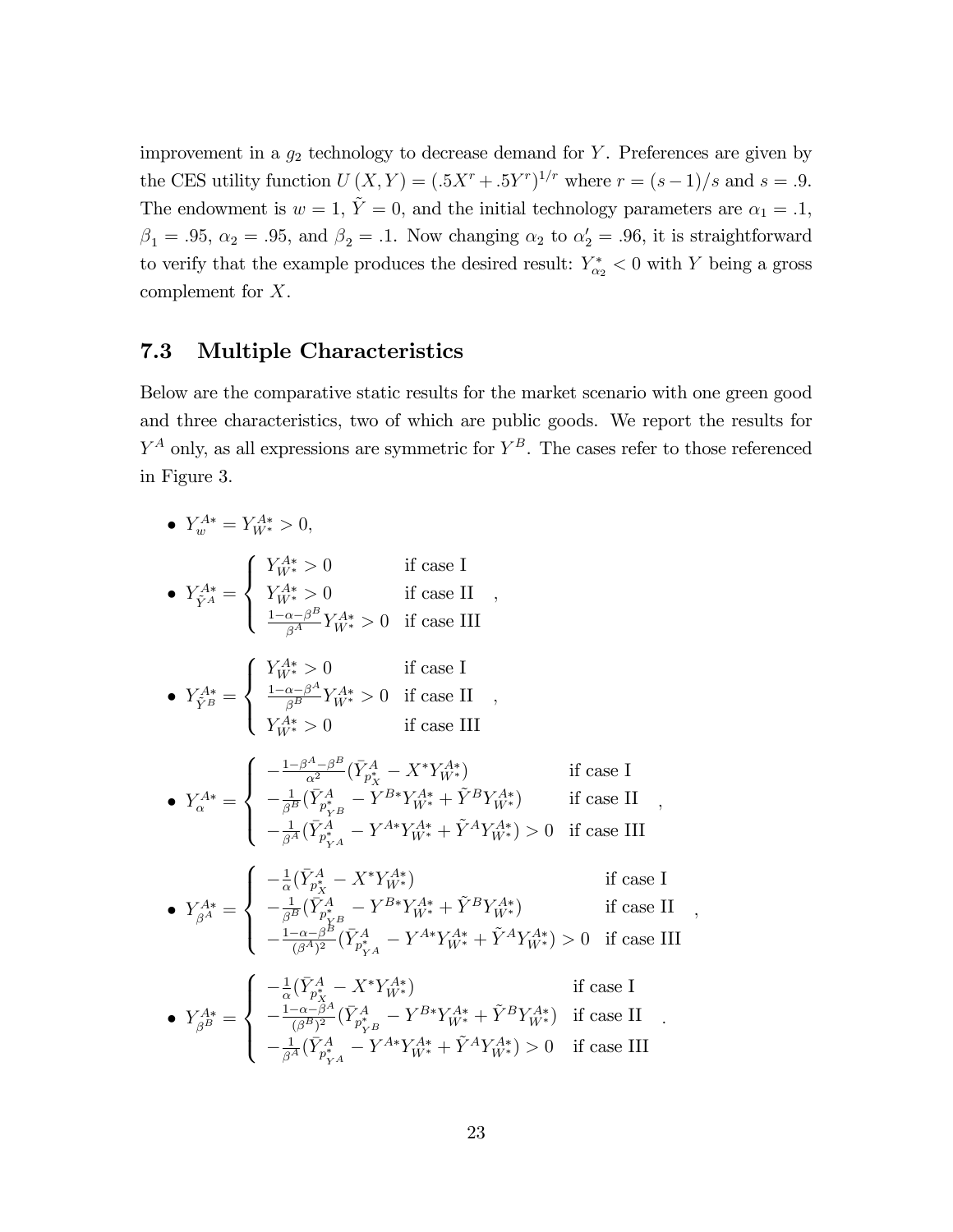The effect of changes in any technology are positive for case III. As discussed in the main text, this is due to the fact that on the facet where  $d^B, c, g > 0$ , the impure public good is the most efficient way to obtain  $Y^A$ . Improving the technology of the green good thus decreases the implicit price of  $Y^A$  and stimulates demand. The results for case I (i.e., when  $d^A$ ,  $d^B$ ,  $g > 0$ ) follow a familiar pattern because changes in the green technology affect the implicit price of X. Hence if  $Y^A$  is a gross complement (substitute) for  $X$ , the sign of each expression is positive (negative).

The expressions for case II (i.e., when  $d^A$ ,  $c, g > 0$ ) have unambiguous signs and are negative if  $Y^A$  is a gross substitute for  $Y^B$ , the price of which changes with changes in the green good's technology. In this case, however, the sign of the results remain ambiguous if  $Y^A$  is a gross complement for  $Y^B$ , with the reason being similar to that described in the previous section, due to the points rationing feature of the setup. Nevertheless, there is an important difference: if the two public characteristics are net complements, the sign of the expressions is positive, but note that net complements was not a possibility in the previous scenario, where there are only two characteristics in the model's setup. For with preferences specified over only two goods (or characteristics as in the model here), convex preferences require a relationship of net substitutes.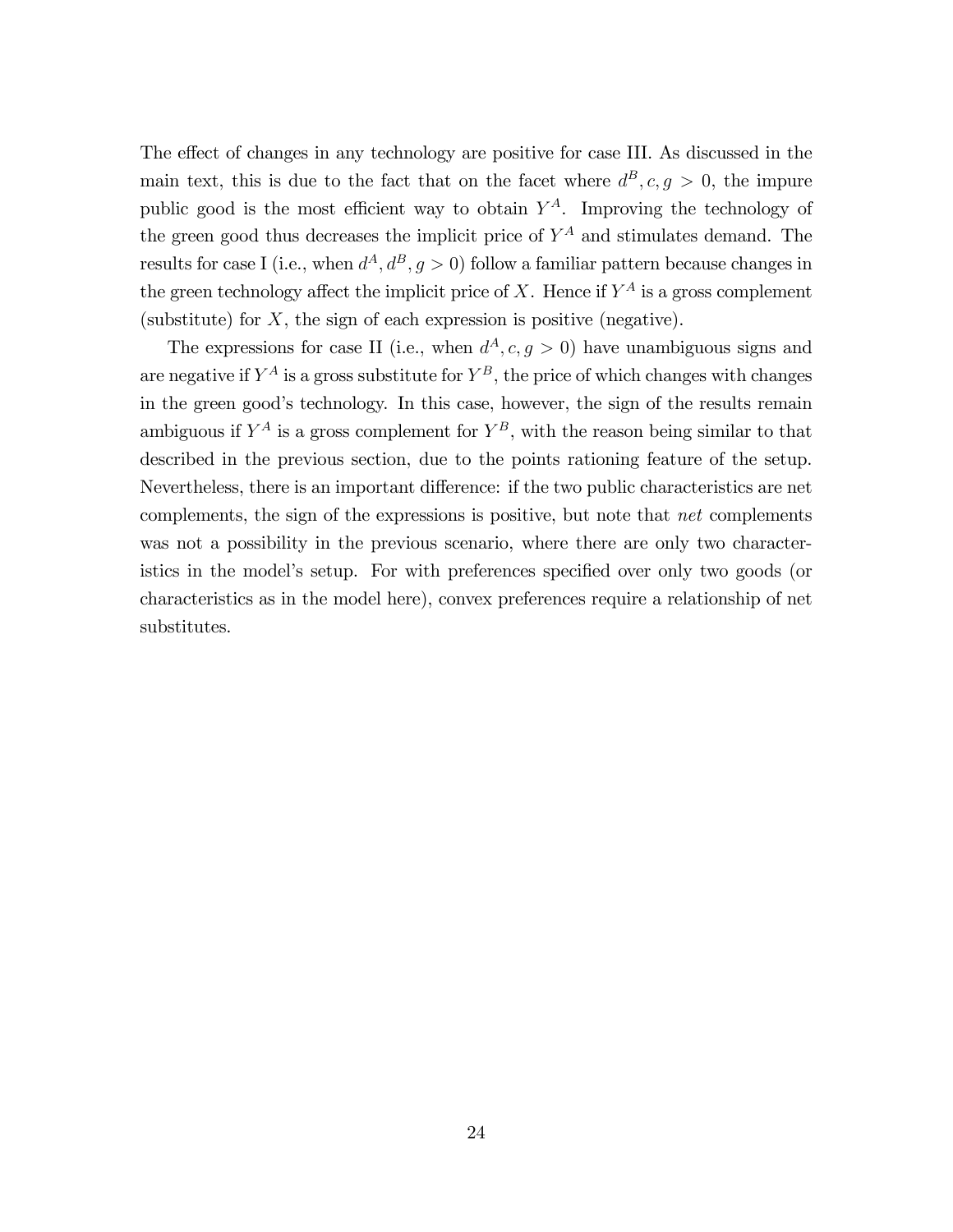# References

- Andreoni, J. (1989) Giving With Impure Altruism: Applications to Charity and Ricardian Equivalence. Journal of Political Economy, 97:1447-1458.
- Andreoni, J. (1990). Impure Altruism and Donations to Public Goods: A Theory of Warm-Glow Giving. *Economic Journal*, 100:464-77.
- Chan, T. Y. (2006) Estimating a Continuous Hedonic-Choice Model with an Application to Demand for Soft Drinks. RAND Journal of Economics, 37:466-482.
- Cornes, R. and T. Sandler (1984) Easy Riders, Joint Production, and Public Goods. Economic Journal, 94:580-598.
- Cornes, R. and T. Sandler (1994) The Comparative Static Properties of the Impure Public Good Model. Journal of Public Economics, 54:403-421.
- Cornes, R. and T. Sandler (1996) The Theory of Externalities, Public Goods and Club Goods, Second Edition. Cambridge University Press.
- Glazer, A, and K. A. Konrad (1986) A Signalling Explanation for Charity. American Economic Review, 86:1019-1028.
- Gorman, W. M. (1980) A Possible Procedure for Analyzing Quality Differentials in the Egg Market. The Review of Economic Studies, 47:843-856.
- Harbaugh, W. T. (1998). What Do Donations Buy? A Model of Philanthropy Based On Prestige and Warm Glow. Journal of Public Economics, 67:269-84.
- Hollander, H. (1990). A Social Exchange Approach To Voluntary Cooperation. American Economic Review, 80:1157-1167.
- Kotchen, M. J. (2005) Impure Public Goods and the Comparative Statics of Environmentally Friendly Consumption. Journal of Environmental Economics and Management, 49:281-300.
- Kotchen, M. J. (2006) Green Markets and Private Provision of Public Goods. Journal of Political Economy, 114:816-834.